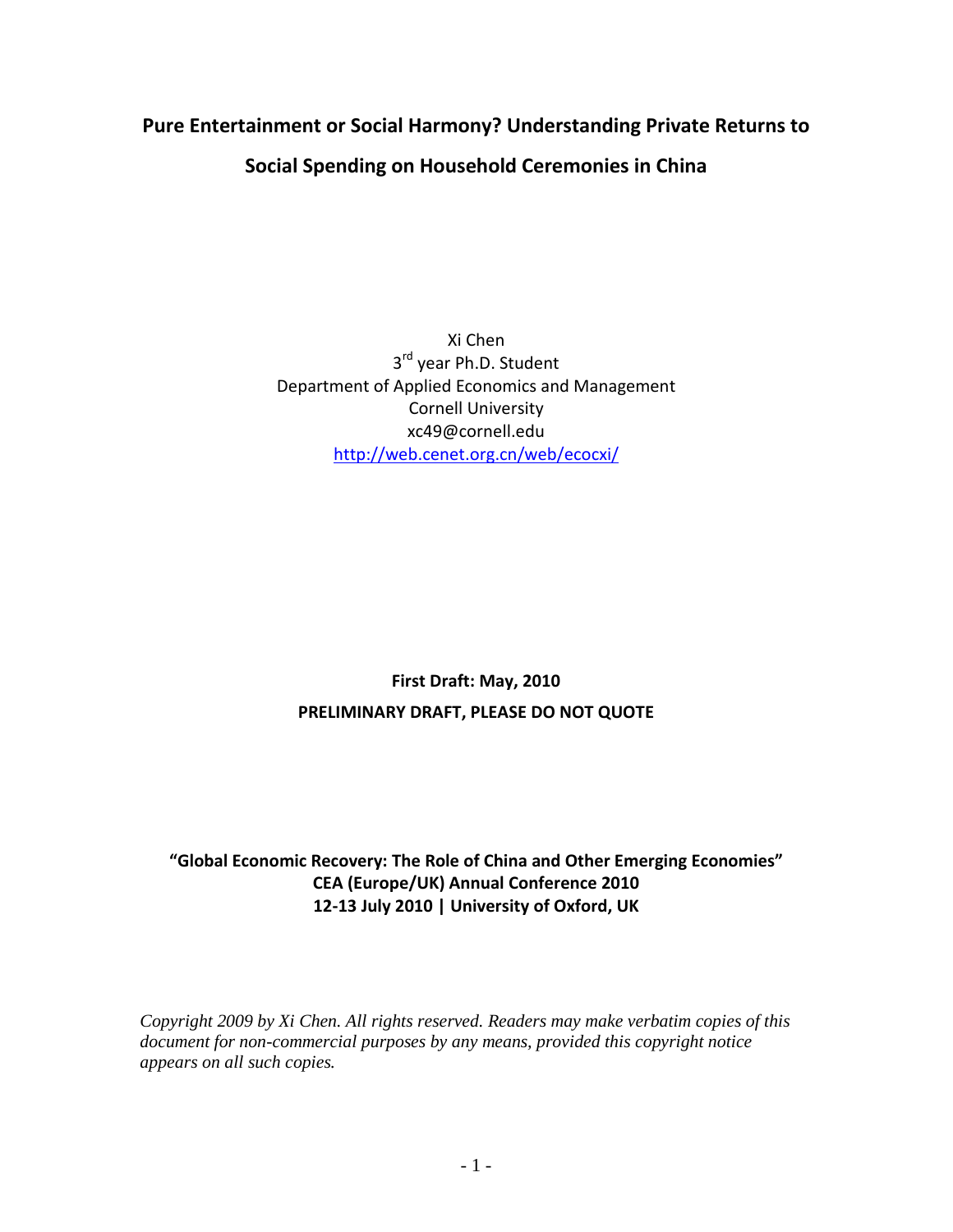# **Pure Entertainment or Social Harmony? Understanding Private Returns to Social Spending on Household Ceremonies in China**†

Xi Chen

Cornell University

#### **Abstract**

Recent social spending inflation in China has led to its growth rate far exceeding that of income and other consumption. In this paper, we estimate private returns to social spending, such as higher social status and larger social network that serve as certain functions. In almost all specifications we find that gift spending has significant private returns, but the returns are biased towards richer households. Upon comparing different measures of centrality, we also find that social connections are more accurately characterized when weighted by their intensities (values), capturing their role in mobilizing scarce resource in the network. Furthermore, social status and network may change long-term income trajectory and the resulted consumption. However, our findings do not suggest that they are vehicles through which we could facilitate smoother consumption against shocks. The result does not depend on how heterogeneous the shocks are.

**Keywords:** social network, social status, private return, social spending, consumption

† *The author acknowledges generous financial support from the National Science Fund of China (NSFC), Doctoral Research Grant from the Institute for the Social Sciences (ISS), research travel grant from the Graduate School at Cornell University, and data collection support provided by the Development Strategy and Governance Division (DSGD) at IFPRI, China Academy of Agricultural Sciences, and Guizhou University. The author is grateful to Ravi Kanbur and Xiaobo Zhang for invaluable comments, guidance and encouragement. Participants in Fall2010 Graduate Public Economics Seminar in the Department of Applied Economics and Management at Cornell University are acknowledged. The views expressed herein and any remaining errors are the author's and do not represent any official agency.*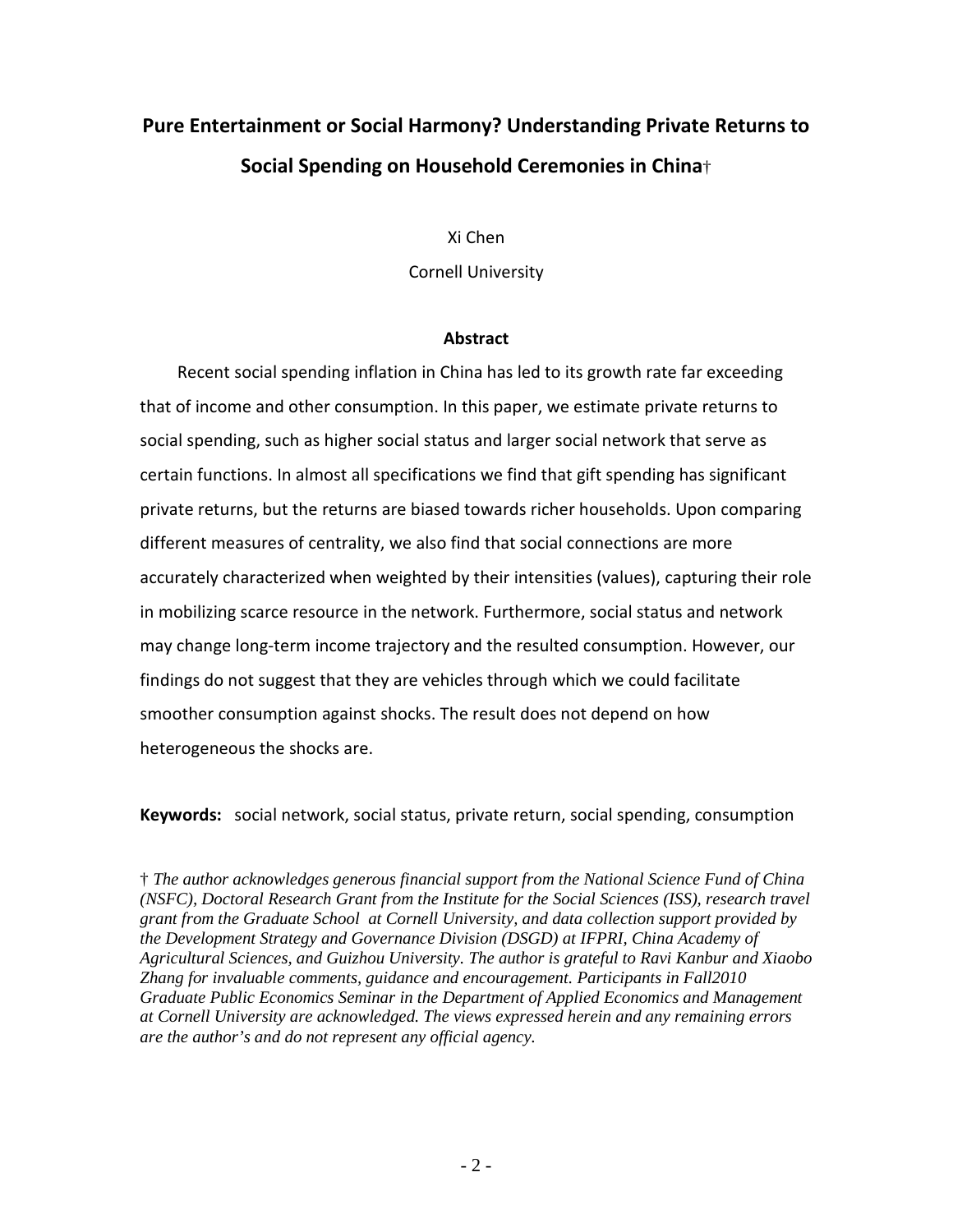"*Every exchange as it embodies some coefficient of sociability cannot be understood in its material terms apart from its social terms.*" – Marshall Sahlins, 1972

#### **1. Introduction**

In recent years China has experienced drastic inflation of social spending, and its growth rate far exceeds the growth rates of income and other consumption. Escalating social spending is regarded as *individually rational* but *collectively irrational*. While previous studies on social spending and relative concern generally focus on *collective irrationality*,<sup>[1](#page-2-0)</sup> only a few studies try to understand *individual rationality*, i.e. the returns to social spending from household perspective. For instance, while Chwe (1998) provides insights into the mechanism through which social ceremonies solve coordination problems by generating common knowledge and conveying information, there is no microeconomic foundation of the social behavior. Further explanations are needed to understand why poor households devote more and more resource on such social events.

Sociologist Turner (1982) describes festivals as a way to improve social cohesion by reinforcing ties within a community. That not mentioned is that by signaling individual commitments and reciprocity to people around, the features of this public good might go beyond pure entertainment and social harmony. To understand the logic behind, a branch of relevant literature on social capital treat social spending in ceremonies as a crucial way to facilitate an extended social network and higher social status, which in turn contributes to higher economic productivity (Barr, 2000; Narayan and Pritchett,

<span id="page-2-0"></span> $1$  Evidence include designer-label goods consumption in Bolivia (Kempen, 2003), festivals' budget in India (Banerjee and Duflo, 2007), "splendid" funerals in Ghana (*Economist*, 2007), relative deprivation and migration in Mexico (Stark et al., 1991), bride-prices and dowries in south Asia and Africa (Rao, 1993; Dekker and Hoogeveen 2002), marriage payments in Bangladesh (Anderson, 2007), and community level consumption in Nepal (Fafchamps and Shilpi, 2008).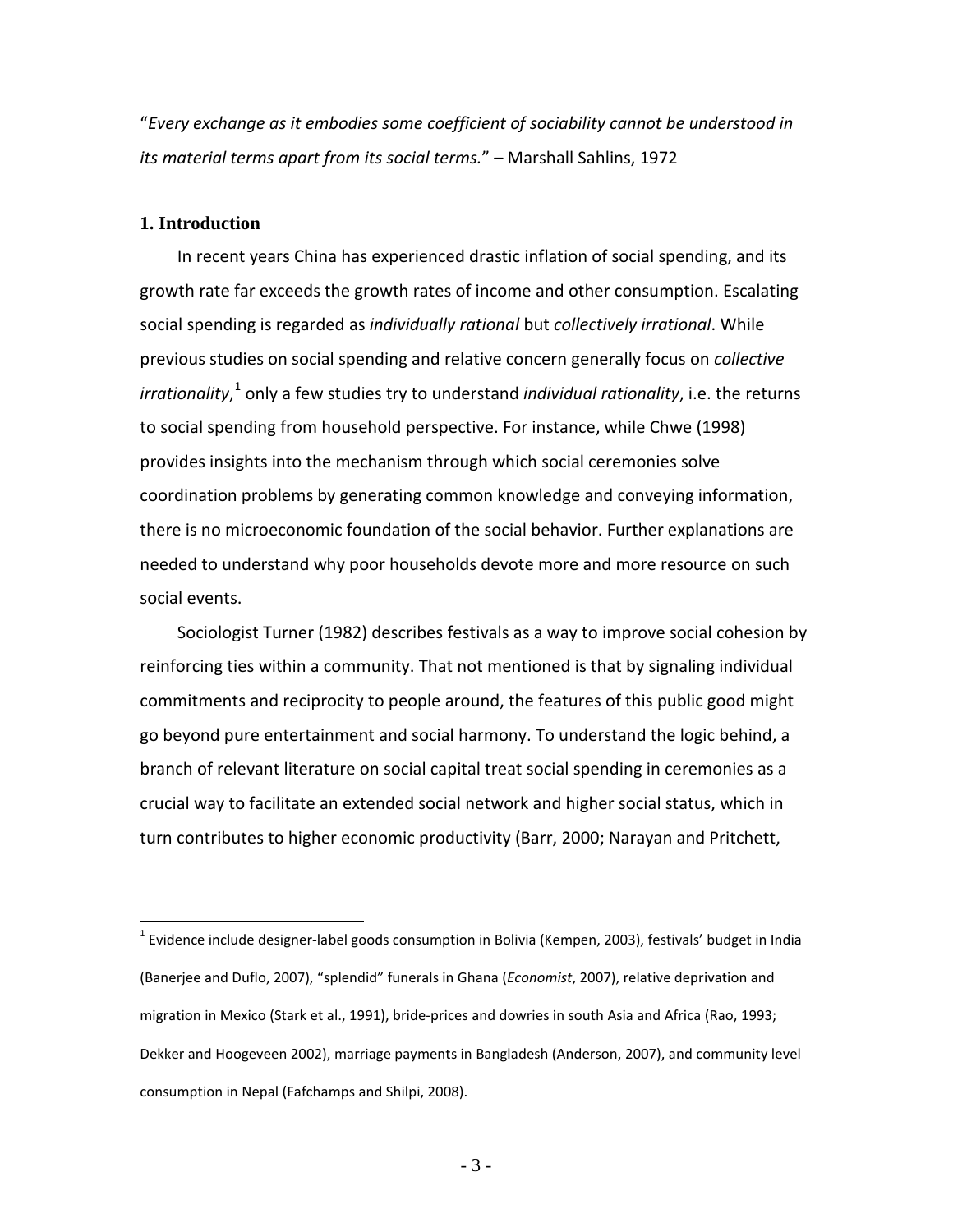1999). However, the social mechanism explaining how to get access to social capital is still in the black box.

Rao (2001) uses both qualitative and quantitative data from a case study of three India villages to show that altruistic desire does not contribute to a public event. However, nearly all public events documented by Rao (2001) are festivals at sub-caste level or across caste groups that the village celebrates communally, while household celebrations are left untouched.

In household ceremonies, some local residents directly contribute their culinary skills, the elderly in village informal committees oversee the organization of the events, and people dress up to socialize with others. The special clothes guests wear and food they bring to the ceremonies are very costly. Gift offered by guests are primarily used to finance ceremonies in various social occasions, ranging from wedding to funeral, from house-building to house-moving, and from coming-of-age to child birth (Chen, 2010). Before household ceremonies (except funeral<sup>[2](#page-3-0)</sup>), hosts invite people and estimate budget proportionally to try to make ends meet. However, ceremonies usually cost more than gift received, which is financed by their own savings.

From guests' side, gift and labor assistance provided by guests contributes to the organization of ceremonies, which might help strengthen social cohesion and offer entertainment. Why household ceremonies, embodying these features of public good, do not suffer from under-provision? The nature of gifts flow from guests to hosts in a private but publicly observable manner, rather than directly shared among the public, may well explain its social status motive as gift givers' welfare does not only depend on how much they send but how much more the others send.

The motive to enlarge social network also explains heavy investment in seemingly unproductive activities in terms of costly gifts and lavish ceremonies. However, unlike public ceremonies in India that people contribute in absolutely observable manner and

<span id="page-3-0"></span> $2$  In the Chinese custom, people need to attend funerals in their relatives' and friends' family even without any prior invitation from the hosts, while people attend wedding ceremonies conditional on invitation.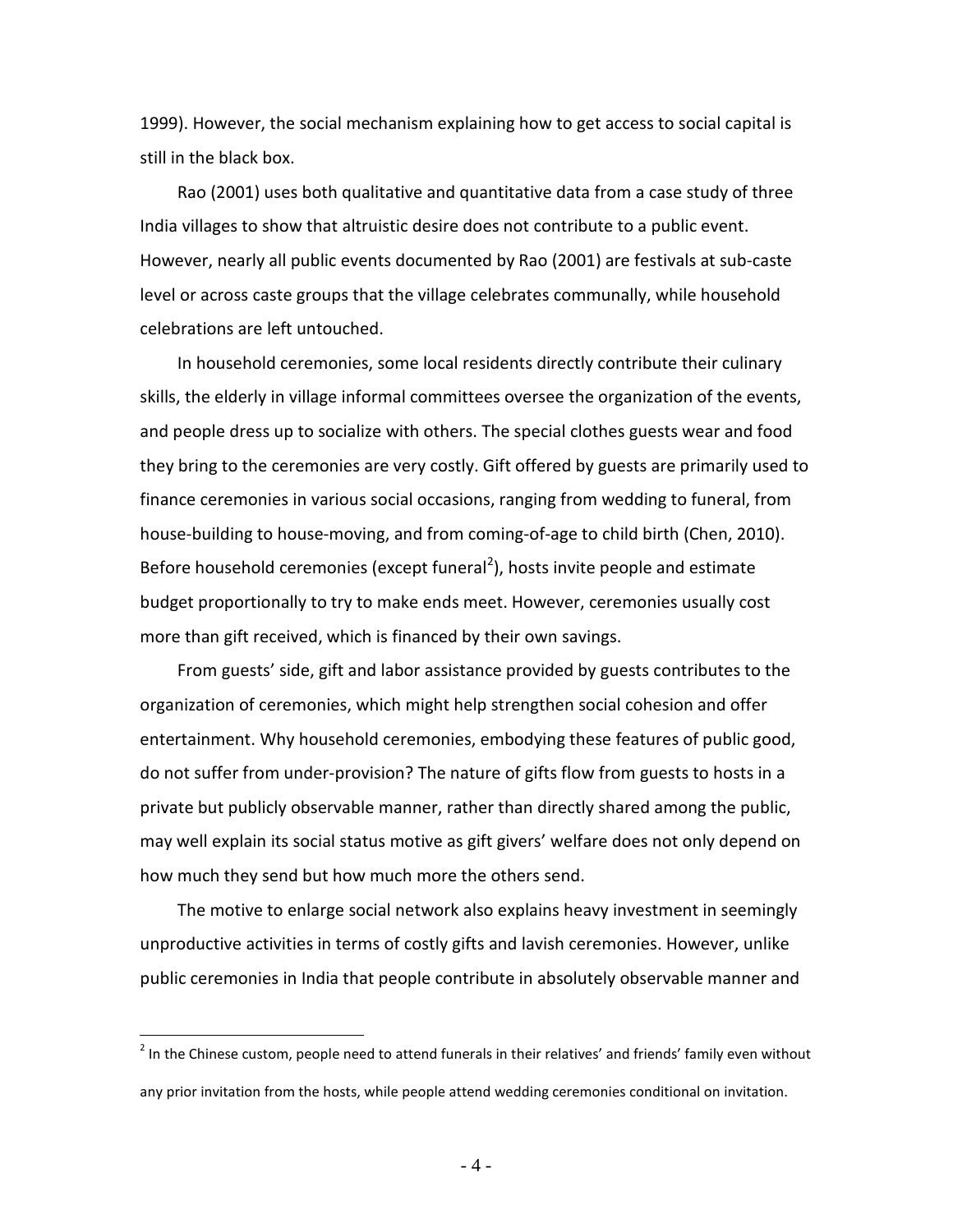no specific targeted recipient, whether household ceremonies still carry the function of widening social connections deserves our attention.

To summarize, private returns to social spending might be divided into five categories: return to social status, extended network, pure entertainment, a more harmonious society, and nutritional improvement. Firstly, social status has its own value, which leads to high competition; secondly, the resulting extended networks serve as an informal insurance against risks and sources for information exchange; third, pure consumption purpose provides a way to entertain; further, household ceremonies might enhance social cohesion and protect social security; last but not least, frequent feast holding might alleviate people from malnutrition in the area without easy access to water and road. Concerning private investment in public goods, there is potentially a free rider problem at least for the third through fifth returns. However, participants voluntarily contribute to the realization of household ceremonies, which might be due to the quest for social status and strengthening informal networks to cope with credit shortage and asymmetric information. Whether these two potential private returns exist will be separately tested in this study. Meanwhile, whether nutritional conditions are significantly improved due to ceremonies will be addressed in our future research.

The initial empirical results show that in almost all specifications social spending has significant private returns, while the returns are unanimously biased towards richer household. We also find that social connections are more accurately characterized when weighted by their intensities (gift values), capturing their role in mobilizing scarce resource in the network, while both centrality based on existence of links or social capital measure based on memberships are biased or may not be identified. To explore the welfare effect of social status and network towards consumption, we test two consumption concepts: living expenses and food consumption. Our empirical findings do not suggest that social status and network are vehicles through which we could facilitate smoother consumption against shocks, though they may change long-term income trajectory and the resulted consumption.

- 5 -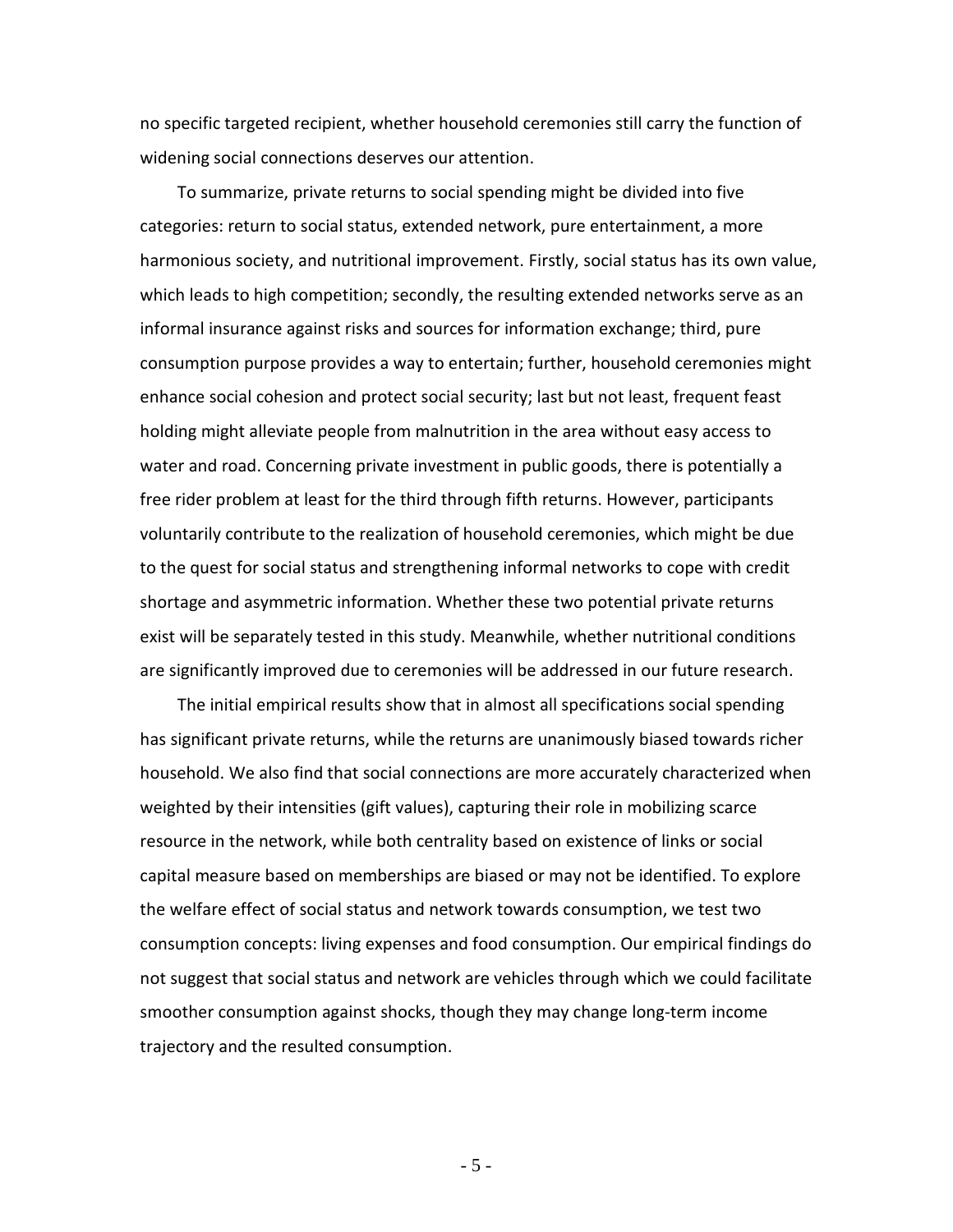The structure of the paper is as follows: section 2 documents diversified household ceremonies prevalent in rural Guizhou and China, to a large extent; section 3 describes our dataset; section 4 specifies the model, key variables and identification strategy; section 5 presents the empirical results; section 6 concludes.

#### **2. Household Ceremonies in Rural Guizhou**

I was deeply impressed with the scene when I was collecting social network data in an average village in Guizhou province, and there happened to be a wedding ceremony in a nearby village. Both the two villages are still listed as poor villages, where the average living standard is below the poverty line released by the provincial government. Many families still live in houses that leak water in the rainy season. Lots of elderly still need to share their living space with their livestock.

When our team arrived at the entrance to the village, it seemed to us that the whole village had been turned into a kindergarten in which kids were chasing and yelling without any adults following aside. I asked some elder kids and was told that their parents were assisting a wedding preparation in another village. At that moment, I did not believe a ceremony in another village could even stem me from collecting social network data from all households in this village. I was then proved to be too optimistic after going through households one by one, in front of which came out children telling us again that their parents were in another village.

Disappointment in our face, we accidentally ran into a man when we were about to give up. He was dressed in a brand new fur coat, wearing new Nike sport shoes. He told us that he was rushing to help the family organizing a wedding ceremony, as all other fellow residents have gone there. We were so curious and asked him why kids were left at home. He replied that naughty kids sometimes distract their parents from assisting ceremony preparation, so it is better to leave them at home finishing homework before the ceremony. Meanwhile, as a rule of thumb bringing kids to banquets usually means higher cash gift to the host, that is why a few really poor families do not bring kids with them. Before leaving, He also reminded us to come at least two days later. He warned

- 6 -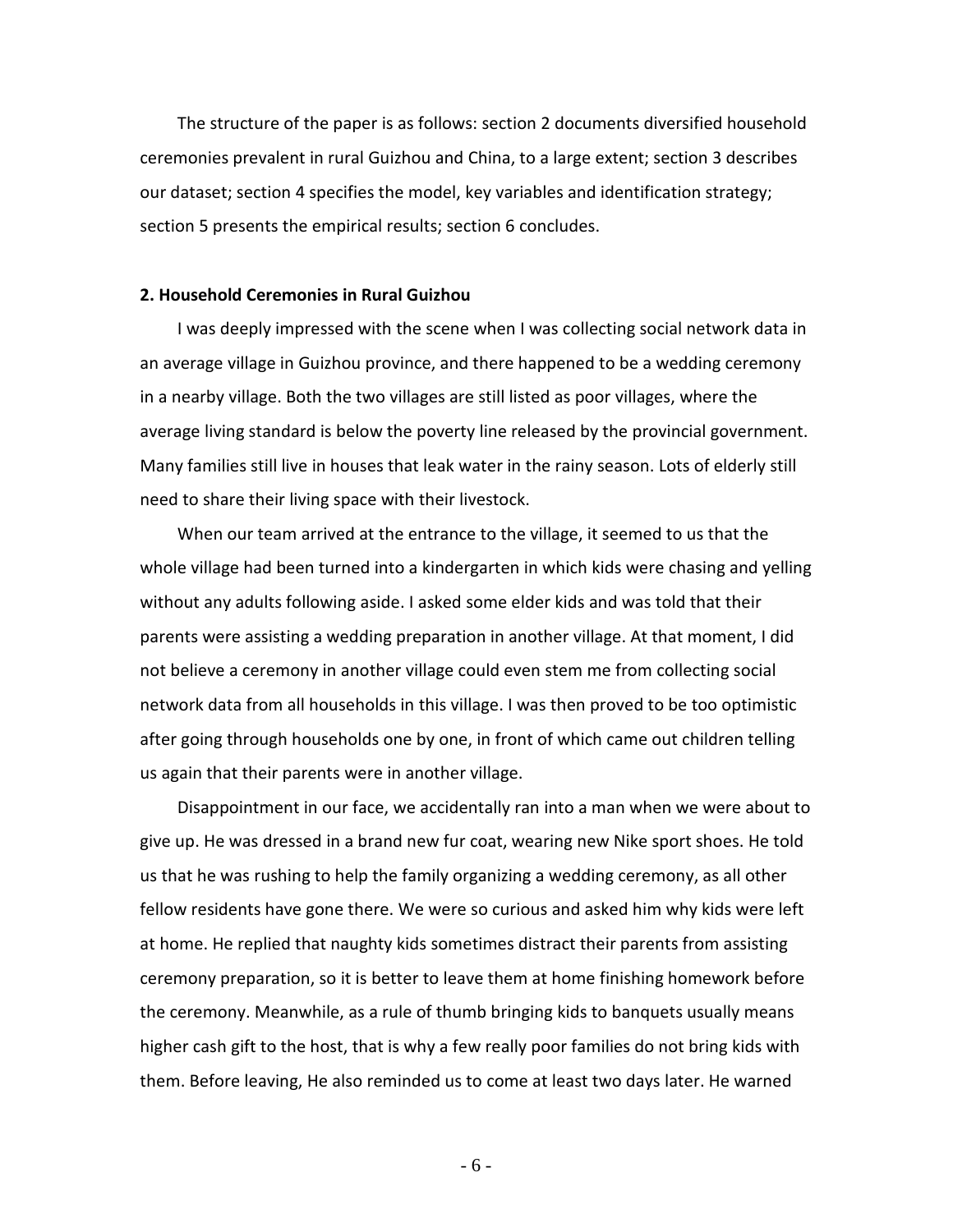us that day was the first day of a four-day wedding ceremony (called *Jing Jiu*), and it was scheduled to honor the bride's and groom's parents. The next day would be the formal ceremony (called *Zheng Jiu*). On the third day the host would hold ceremony to persuade guests to stay (called *Liu Ke Jiu*). Finally, on the fourth day the host would hold a banquet to thank all people who helped and see them off. In a regular wedding ceremony, each guest usually offers gift for once but stays to eat for three days. People who assist organization usually stay to eat for four days.

Showing our sincere interest in experiencing local culture, the man kindly invited us to go with him and assured us other guests would feel very happy upon our arrival. In that evening, we witnessed a sumptuous feast and a three-session *Zheng Jiu* with 70 tables of guests. Remember, that feast was only one among several in four days, which in total would account for 160 tables. In the ten following days, our data collection schedule was altered by another two ceremonies, one come-of-age ceremony and another wedding ceremony.

This is only an epitome among thousands of ceremonies in Guizhou and all over China. Guizhou province is populated with more than 20 ethnic minorities, each of which has its unique social occasions. In our surveyed region, for example, Han and Miao groups celebrate come-of-age, and they invite a Taoist to the ceremony. It also reflects their beliefs in Taoism, which is embedded in their culture. In the Buyi village, people celebrate Halloween and Christmas, and ceremonies are often held in catholic churches near the county seat. Besides their unique social occasions, common celebrations are more frequently held across those villages of different ethnic identities, such as male members' wedding, female members' wedding, house-building, funeral, child birth, and house-moving.

To celebrate those occasions, kitchen ware and tables are borrowed from the collective with cash rent. Ceremonies are often located in the backyards of the hosts, and formal ceremonies are held in several repeated sessions due to space limitation. Relatives, friends, and neighbors usually come to help two days before the start of formal ceremonies, which is especially seen in funeral, wedding ceremonies and house-

- 7 -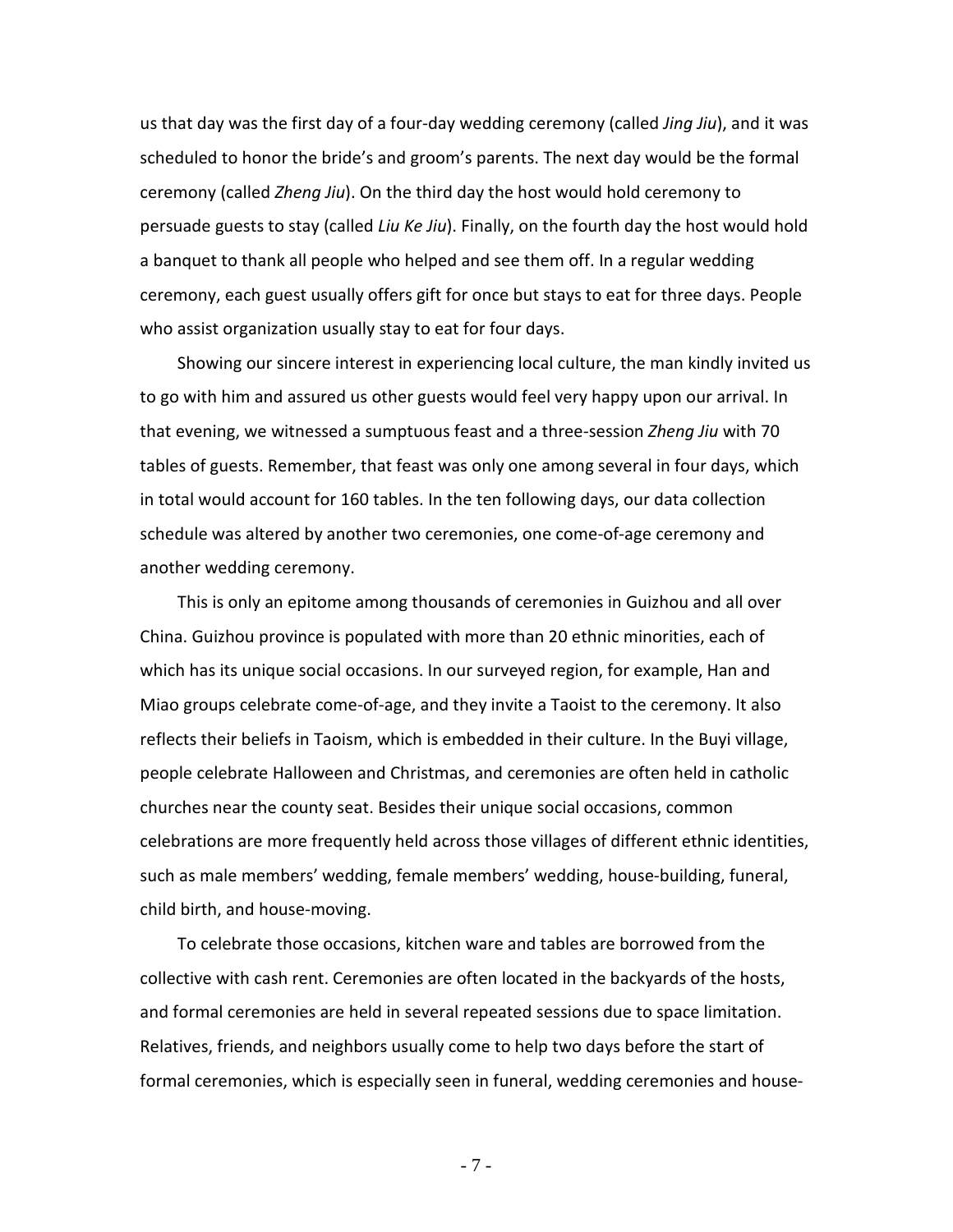moving. The arrival of relatives, friends, and neighbors to assist hosts in preparation marks the start of ceremonies and abundant food offerings. This is why a funeral is usually held for at least five days and a wedding is celebrated for four days.

Besides reciprocal assistance, cash is the most common gift people send to each other as the local custom evolves. The relative share of rural incomes allocated to giftgiving has increased steadily since de-collectivization (Yan 1996). This comes out of more expensive gifts and more frequent ceremonies. However, people still send in-kind gift to each other, especially in remote villages and some special social occasions. In wedding ceremonies, besides the usual large expenses on cash gift, people send dumplings, pork, wool, woolen blankets, bed sheets, quilts, kitchen supplies, candles, wine, basins and pillows to the new couple to symbolize a sweet life or to help purchase necessities. During funeral ceremonies, people send less cash but more in-kind gift and non-cash help. The in-kind gift includes corn, lamb, pork, woolen blankets, quilts, edible oil, wine as well as other sacrificial offerings. In celebrating come-of-age occasion, people send rice and children's wear, while in child birth ceremonies people additionally give wool, eggs and fruits. When friends and relatives move their houses, furniture, stoves and curtain are usually sent as gift.

The various social ceremonies facilitate social networks, which may be relied upon for mutual assistance and financing. The highly-ritualized gift-giving during ceremonies compels villagers to follow, which otherwise would undermine the long-term reciprocate relationships and bear the risk of shame. Meanwhile, higher price of gift than the publicly adopted level would further strengthen relationship and help achieve better social status among fellow residents.

In addition, Local social networks might play a role in improving investments in child and adult nutrition. Marginal increases in childhood nutritional investments from a low level might provide huge gains through health, cognitive function and productivity. Social ceremonies reduce the cost of health production through economies of scale. Meanwhile, the benefits from nutritional improvement are uncertain and reflected in

- 8 -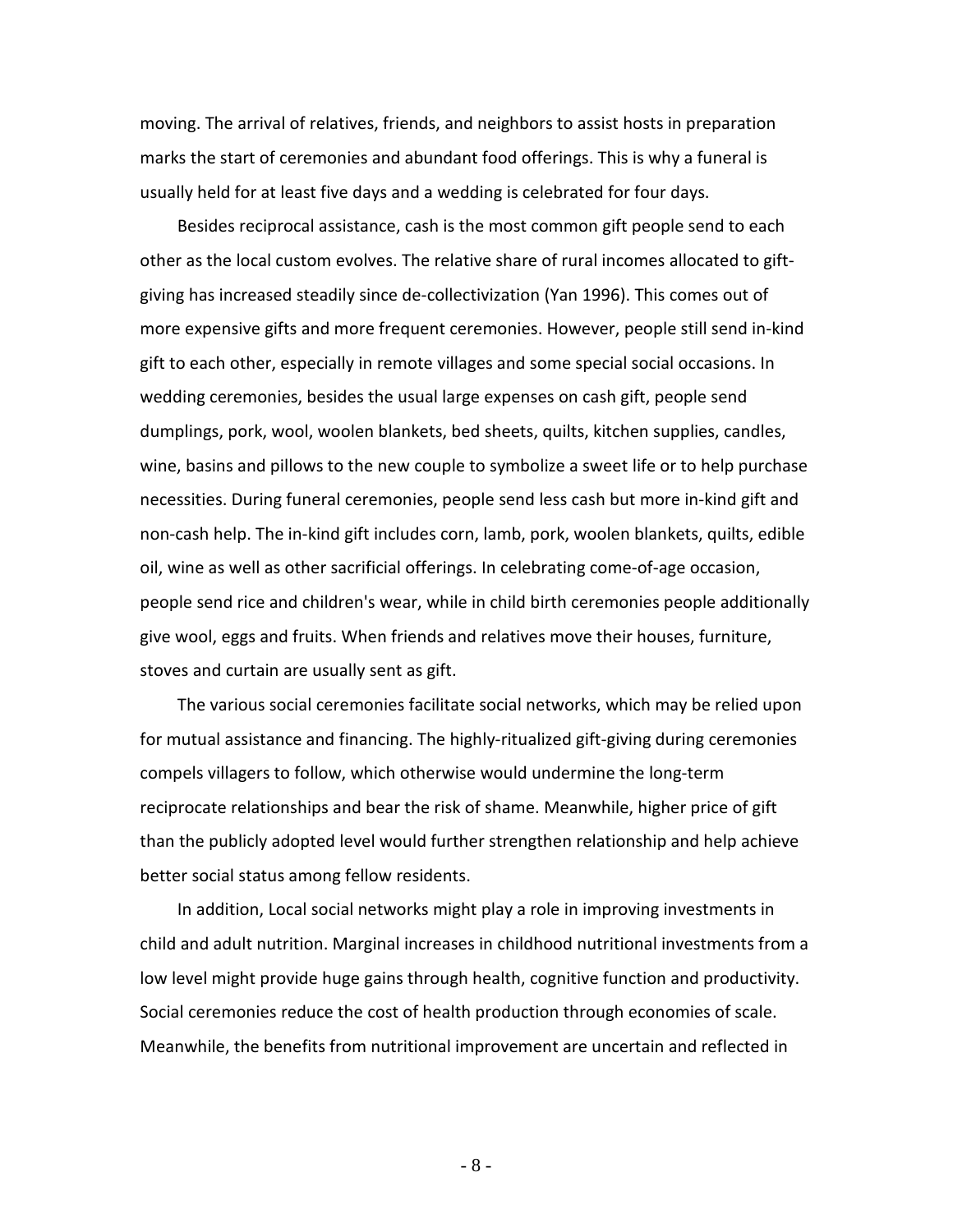the future, the network and resulted ceremonies might overcome the time-inconsistent preference in childhood nutritional investment.

However, the impact of ceremonies on academic performance through health, cognitive function and productivity is likely to be mitigated by children's distraction from learning amid frequent ceremonies. We observed in the field that more and larger sizes of ceremonies called for substantial help from parents, whose children were left unattended. With all children left at home, only a few could study but others played all day.

#### **3. Data**

To improve upon the prior research, this study is mainly based on three waves of household level census panel data of 18 villages between 2004 and 2009 in rural Guizhou, China. In the first wave in 2005, all 805 households in three administrative villages were administered. The survey collects detailed information on household demographics, income, consumption, transfers, expenditures and incomes related to gift-giving and different social occasions. Most information is collected for each household member. The second wave survey of the same households was administered in early 2007 and 833 households were included. In early 2010, the third wave survey was conducted. In this latest wave, besides different measures of social capital and cohesion, ceremony expenditures and social status from the 18-village census survey, we collected data on individual level health and nutritional intake from 9 villages as well as household level gift exchange data for all major social occasions from 3 villages. Math and Chinese language grades in the recent semester for all children in primary school in 18 villages were also collected in order to study the impact of social occasion participation on learning. These data sources complement each other in exploring private returns to social spending.

Some villages interviewed are only 3 miles away from the county seat, while others are more than 10 miles away. The local Karst land form makes geographic conditions complex among local villages even if their distances to the county seat are similar.

- 9 -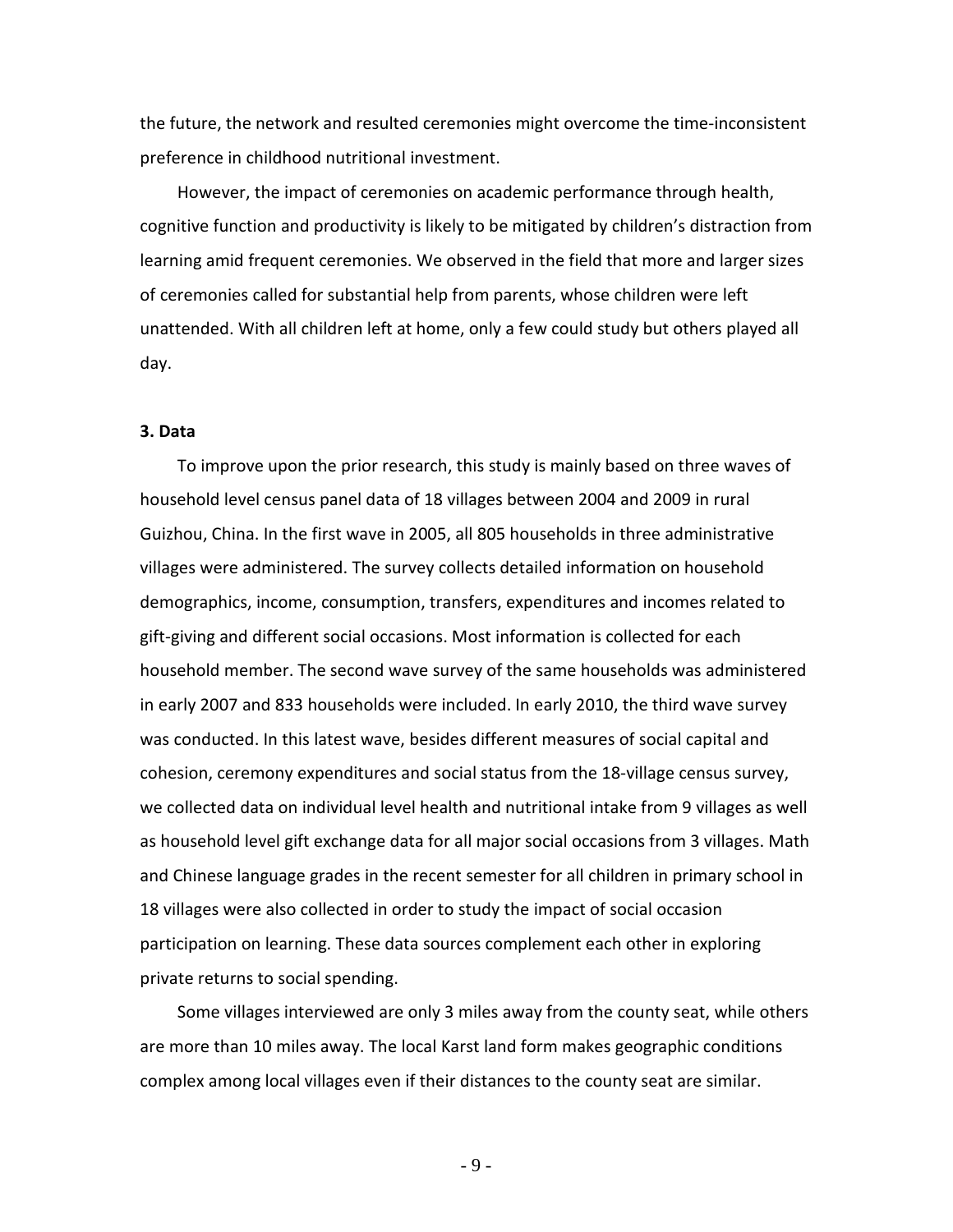Among the 18 villages, 11 villages are populated with Han group, 6 are Miao villages, and one is Buyi villages. The Han villages hold a few households from Buyi, Miao, Yi, and Dong background. The local Han villages believe in Taoism, and the Buyi village believes in Catholicism, while the Miao villages are less salient in beliefs comparing the former two groups. The organizations of different types of social occasions in these communities provide us with an in-depth view of ceremony behavior. It allows a comparison of this social behavior in communities of diversified ethnic group compositions and Religions.

In the 18 villages (equivalent to three administrative villages, Table 1) ceremonies are financed based on gift received. Though gifts usually are able to cover organizing costs of one's own ceremony, they fail to pay back when other households host ceremonies in a longer term. We try to understand what is missing when we treat social spending in household ceremonies solely as a provision of public goods to the impoverished households, which helps answer the question why these poor households devote so much resource to the celebration.

#### **4. Model**

#### **4.1 Variables and Model Specification**

To understand private returns to social spending, we first set up a household utility maximization problem,

$$
\max_{s_i, x_i} U_i = U_i(x_i, s_i, S_{-i} + s_i, r_i)
$$
  
s.t.  $x_i + p \cdot s_i = Y_i$   

$$
r_i = r(s_i, X_i)
$$
  

$$
\sum_{i=1}^N s_i = S = S_{-i} + s_i
$$

where  $x_i$  denotes household consumption of socially non-sensitive good, while  $s_i$ denotes individual *i*'s spending on socially sensitive good. *S*<sub>−*i*</sub> is the others' total social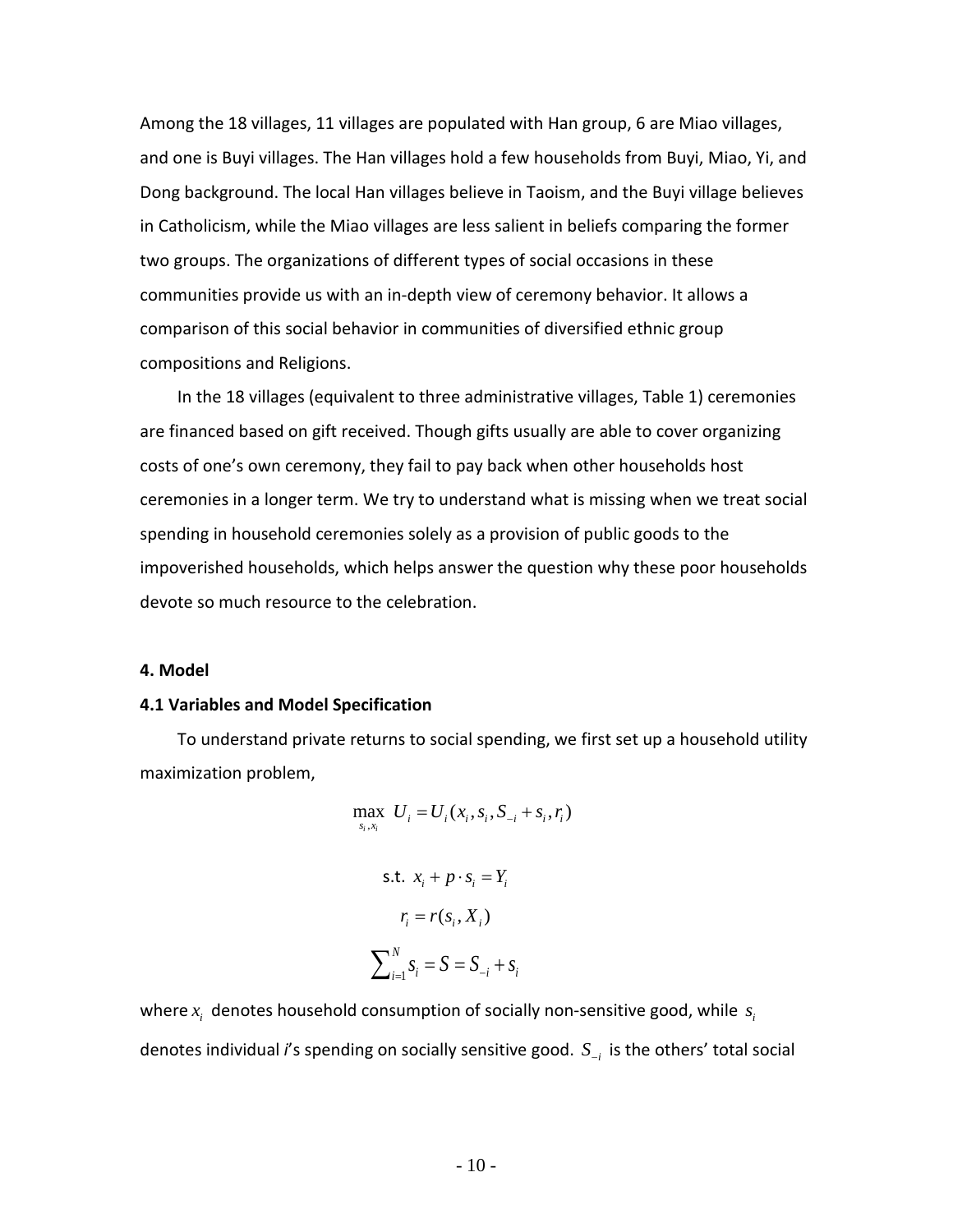spending, which is exogenous. That is,  $s<sub>i</sub>$  is *i*'s contribution to the public good (social occasions).

The above problem is equivalent to

$$
\max_{s_i, x_i} U_i = U_i(x_i, s_i, r_i(s_i, X_i))
$$
  
s.t.  $x_i + p \cdot s_i = Y_i$   

$$
\sum_{i=1}^N s_i = S = S_{-i} + s_i
$$

where the first order condition leads to a reduced form of social spending in the first stage estimation.

$$
s_i = s_i(S_{-i}, X_i)
$$

*Xi* denotes a vector of covariates that independently influence household i's social spending and private returns. In the model, the following variables are included.

(1) *Household head age*. Household head of older age tends to show more power and prestige and is more likely to be respected in the community, which might lead to higher level social spending (contribution to the ceremonies) and higher private return. However, household head of older age may also be inactive in household ceremonies, since they have expectation that their gift expenditure have little chance to be paid back.

(2) *Share of the elderly in a family*. If household head age only captures respect received in a community, share of the elderly in a family is included to indicate inactiveness of a household in ceremonies.

(3) *Household head education*. The educated are more likely to be informed and make more efficient use of public services and social network. Therefore, they might take more advantage of ceremony by investing more.

(4) *Share of youth in the family*. This indicator shows activeness of a family in ceremonies. The higher share of youth in the family, the more chance that a family will be organizing ceremonies, such as wedding, house moving, child birth. This expectation usually leads a family to actively participate in the others' ceremonies.

(5) *Share of children in a family*. This indicates household burden in raising children up. The higher share of children in a family is expected to be less active in ceremonies.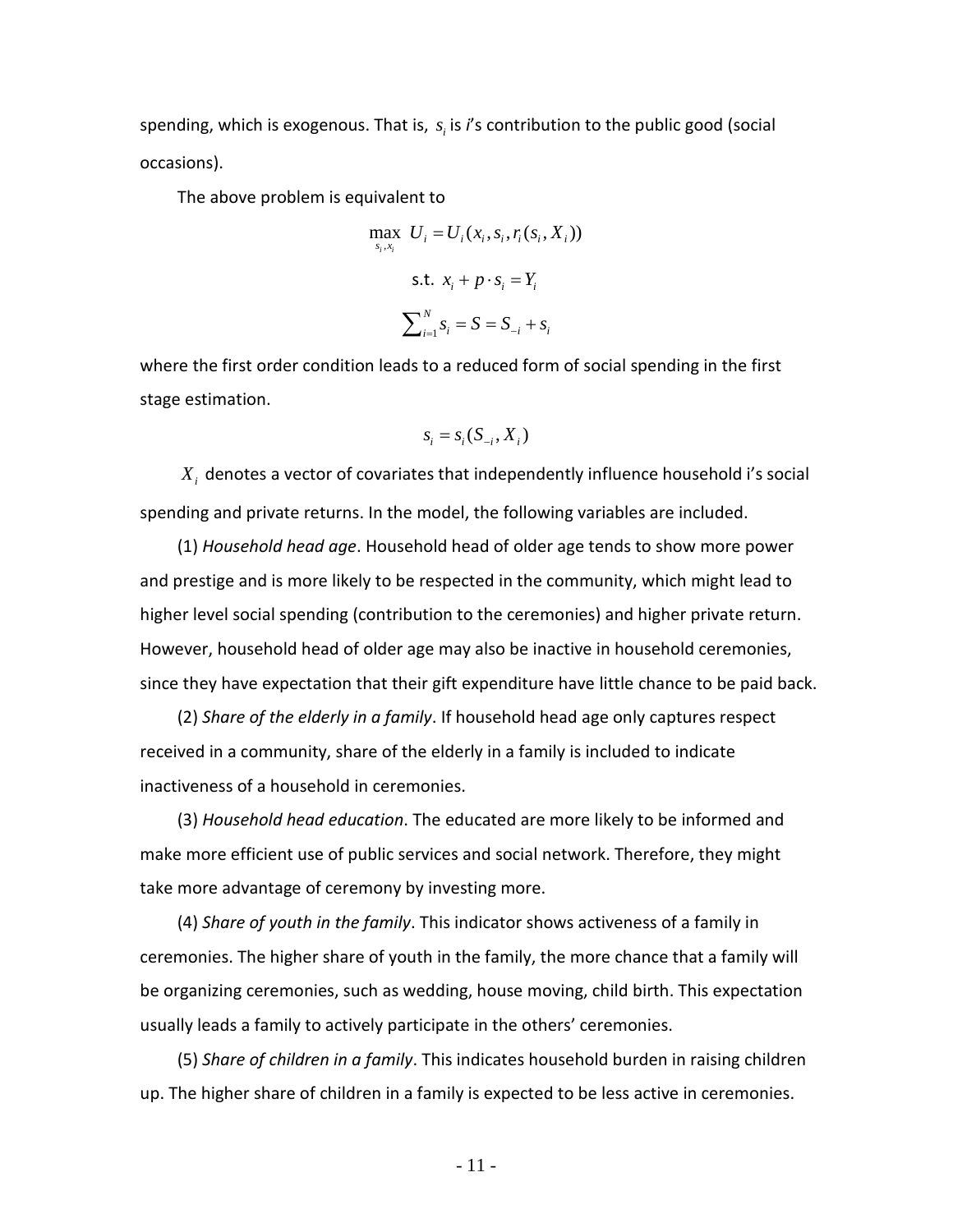(6) *Household income*. A richer household may spend more in ceremonies simply because they afford it. A richer household may also be valued because he/she can provide financial resource to the fellow residents in need.

(7) *Minority identities.* Minority status may define different culture in celebrations. In the field, we observed that ethnic minorities are inactive in participating ceremonies in the major Han group as well as their own groups.

(8) *Village dummy*. Private returns may also vary by village, which is not able to be captured by factors other than village identities.

However, since both private returns  $r_i$  and household social spending  $s_i$  are arguments in the utility function, they may be simultaneously determined. We utilize instrument *Z* to mitigate simultaneity in the first stage. The first stage of the estimation becomes

$$
s_i = s_i(S_{-i}, X_i, Z)
$$

where *Z* is used to instrument household i's social spending and / or its interaction with income. In different scenarios, I will use the following instruments: (1) *Frequency of family member deaths, livestock deaths and natural disasters in each village in the past two years*; (2) *Median level of gift spending in the villages* in 2004, 2006 and 2009 (only in some scenarios); (3) *Share of the elderly in the family*.

In the second stage estimation, we estimate the private return equation and emphasize the coefficient and significance of  $s_i$ .

$$
r_i = r(s_i, X_i)
$$

where r<sub>i</sub> denotes returns to social spending, such as social status, size of network, pure entertainment purpose, nutritional improvement and so on. To measure these private returns, some key indicators will be considered.

(1) *How to deal with cash shortage?* It can reflect a household's social status and network, since cash is a scarce resource in the local context. In the questionnaire we asked respondents in which month of a year they feel short of cash the most. In the multiple choice question options include selling household properties, doing odd jobs, borrowing from relatives, friends or neighbors, relying on usury, selling blood, living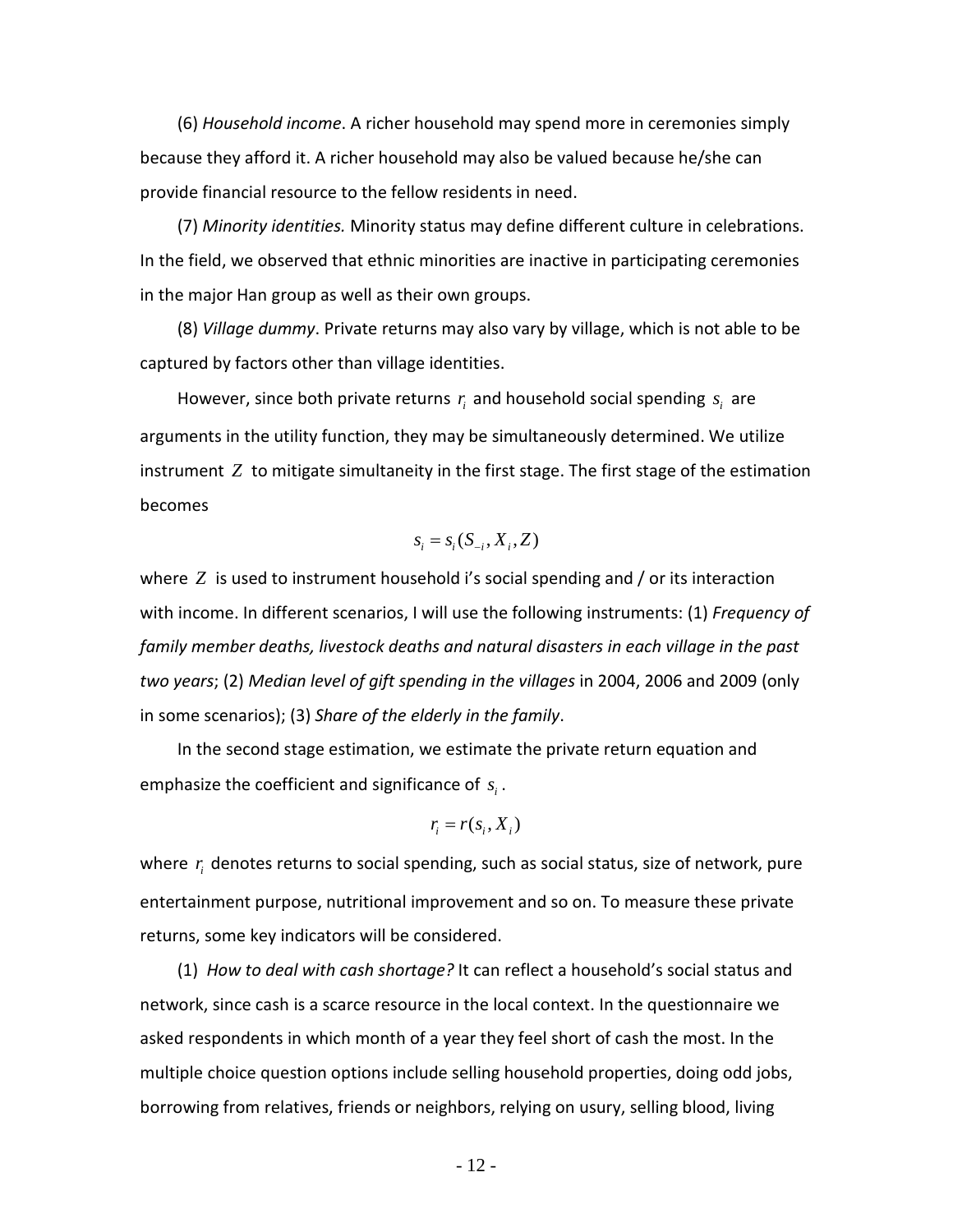frugally and drawing bank deposits. Most households in 18 villages do not have much banking deposits that could smooth their consumption and production in that month. If respondents choose the option *borrowing from relatives or neighbors* as one answer, there is a dummy variable valued 1. Otherwise, it is valued 0. In this context, the richest people may still have the potential to not choose that option but *drawing bank deposit*. However, suppose we find that richer households are no less relying on borrowing from relatives or neighbors, the bias should not affect our result.

(2) *Frequency of get-together with relatives, friends and neighbors*. This indicator is defined to include dinner party, drinking, and other entertaining activities. Though these activities are usually of smaller scale, it facilitates mutual exchange of needed resource (especially in the local dry season every year), strengthens local cohesion, and reflects the closeness a household possesses with other fellow residents.

(3) *Subjective evaluation of social status in the village.* In the questionnaire we included a measure of social status by categorizing their subjective evaluation into five: very high, high, moderate, low and very low. Only 2.5% of respondents answered *don't know*. Under the assumption that this variable is an indicator of a latent measure of social status, an ordered probit estimation of the determinants of social status will be presented.

#### **4.2 Identification**

A problem in specifying a model of social influence on behavior has to do with proper identification of the specified relationships, meaning that the parameters of the model are uniquely determined by a dataset. The identification problem in social influence arises since behavior is determined by behavior, which brings a circularity of cause and effect (Manski, 1993; Manski, 2000).

In our first stage estimation of returns to social spending, social spending is indicated by total gifts (including in-kind goods and cash) send to hosts in ceremonies. Gift-giving behavior of a household is a linear function of the average level of gift-giving by other households in the cohort. Suppose that a household i has relevant

- 13 -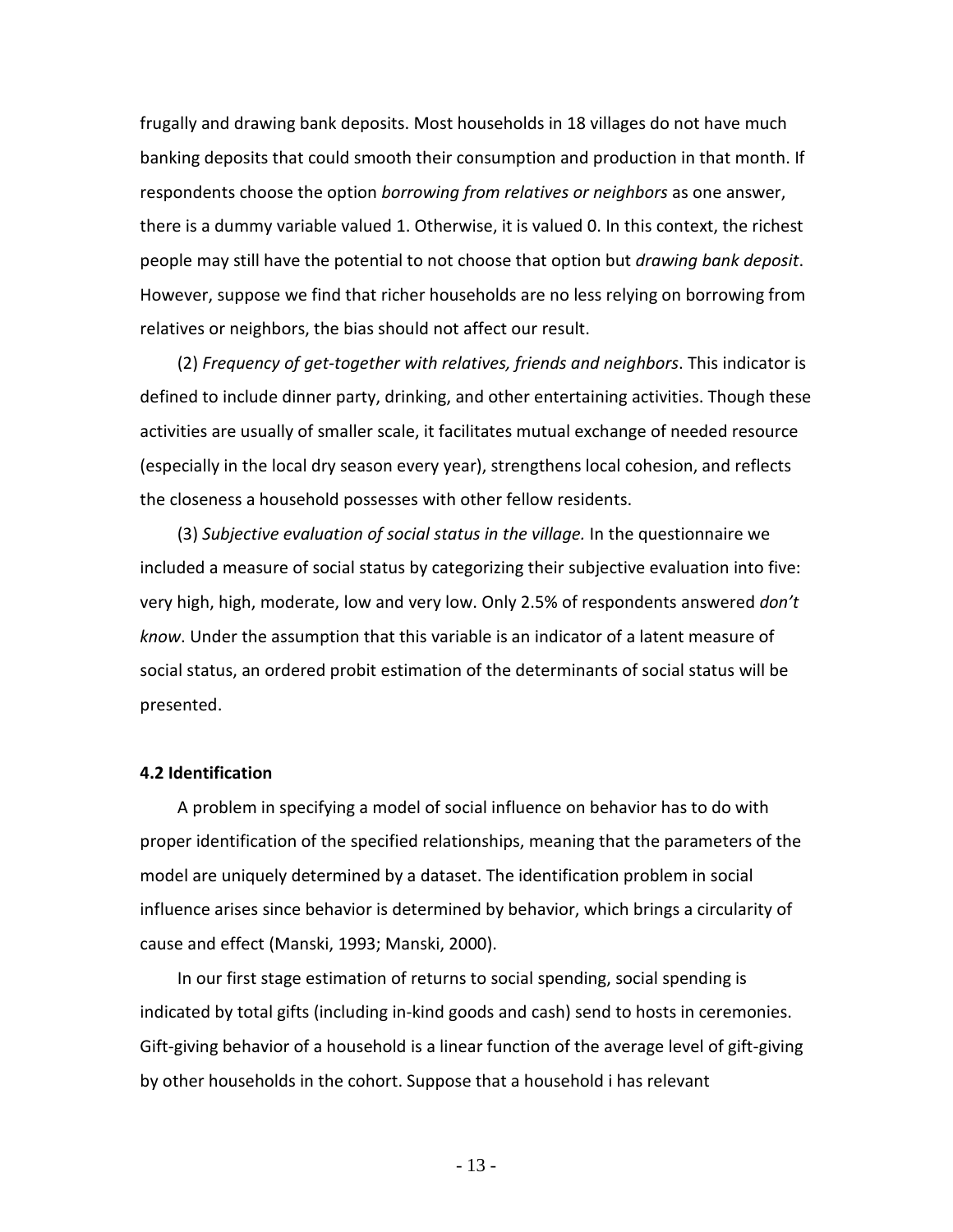characteristics  $x_i$ , and other households in the cohort have similar attributes. The giftgiving behavior of household i is determined by what the peers do. The econometric specification is the following,

$$
y_i = a + b_1 E[y_i | x_i] + b_2 x_i + \varepsilon_i
$$

Taking expectations, if  $b_1 \neq 1$ , then we have

$$
E[y_i | x_i] = a + b_1 E[y_i | x_i] + b_2 x_i \Rightarrow E[y_i | x_i] = \frac{a}{1 - b_1} + \frac{b_2}{1 - b_1} x_i
$$

Plug into the econometric specification, we can estimate  $a/(1 - b_1)$  and  $b_2/(1 - b_1)$ , but we cannot separately identify parameters  $a$ ,  $b<sub>1</sub>$  and  $b<sub>2</sub>$ . Adding in more variables does not help, since more variables bring more parameters to identify. As Manski (1993, 2000) points out, instrumental variables might be able to resolve the problem, since part of the difficulty arises from endogeneity of the behavior that enters into both sides of the econometric equation.

$$
y_i = \frac{a}{1 - b_1} + \frac{b_2}{1 - b_1} x_i + \varepsilon_i
$$

The reflection problem stems from the fact that household i's peers are not identified directly but assumed to be similar to i. However, unique to social network studies, information on social structure can help identify those parameters. Specifically, if we explicitly track i's peers, then that information can be used to identify a model (Anselin, Florax and Rey, 2004). Jackson (2008) formulates the following linear interaction of behaviors and ignores constant terms and node-specific characteristics.

$$
y_i = \alpha \sigma \sum_j g_{ij} y_j + \varepsilon_i
$$

where each individual's behavior is a weighted average of peers' behavior.  $g_{ij}$  is a entry in the adjacency matrix G denoting whether there is a link between household i and j. If  $(I - \alpha \sigma G)$  is invertible, then

$$
Y=(I-\alpha\sigma G)^{-1}\varepsilon
$$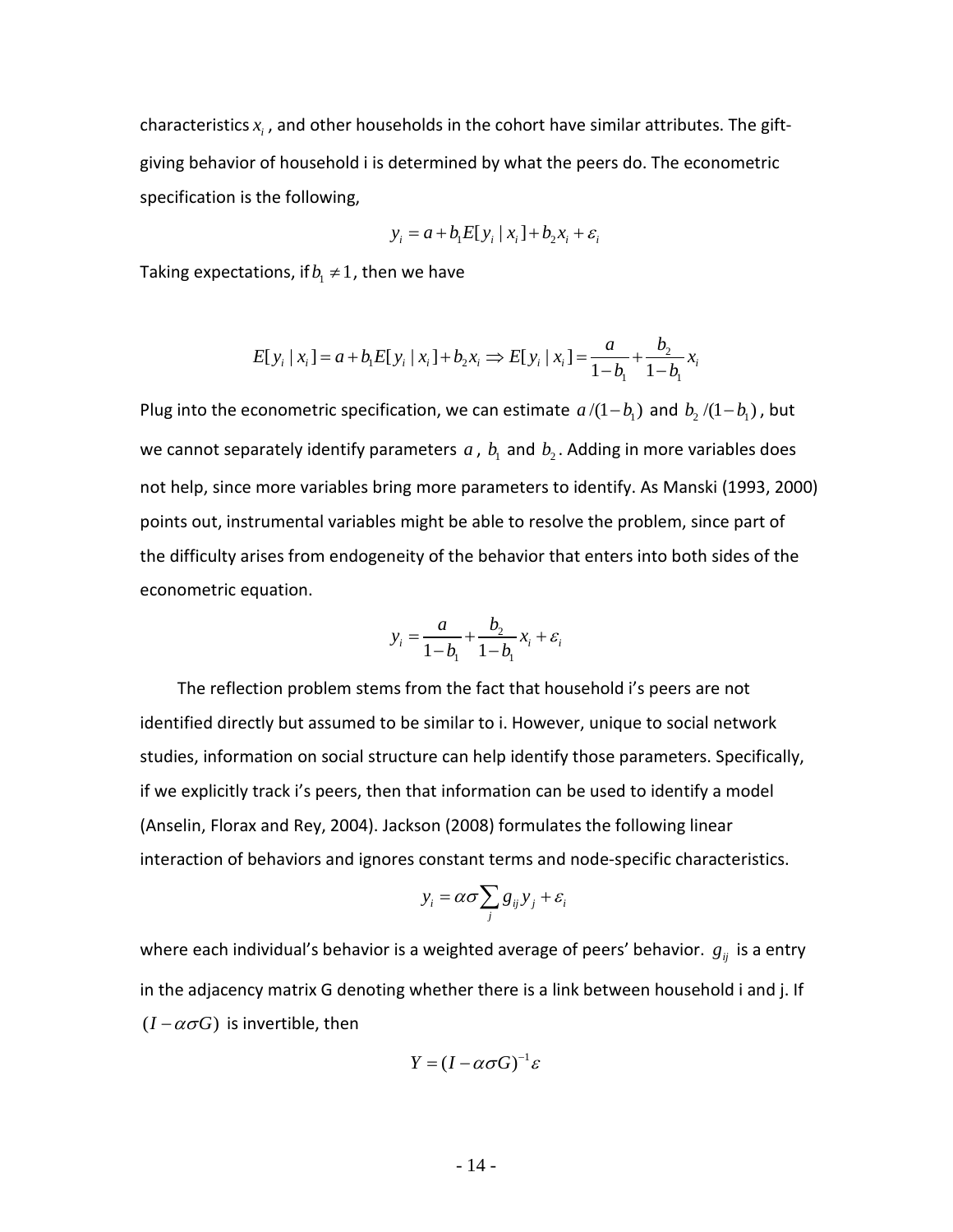where y and  $\varepsilon$  are the corresponding vectors. We can identify  $\alpha\sigma$  if we have knowledge of the adjacency matrix and the covariance matrix of the error term  $E[\varepsilon \varepsilon^T]$ . Here the critical precondition for identification is that the adjacency matrix is asymmetric, i.e. a link from i to j does not necessarily mean a link from j to i.

In the empirical tests, Bonacich Centrality (1987) is used to compare the results with IV estimation, and its vector is defined as

$$
C=[I-\alpha\sigma G]^{-1}J
$$

where *I* is a NxN identity matrix, and *J* is a Nx1 column vector of ones. An adjacent NxN matrix of 1 and 0 denotes direct connections between each pair of agents. Meanwhile, the matrix is asymmetric that a link from i to j has different meaning than the link from j to i. The terms in the diagonal are all assumed to be zero.

The classical centrality index includes information on connections but not intensity of those connections.<sup>[3](#page-14-0)</sup> However, intensity weighted centrality can be calculated based on a modification of the algorithm. In the results, two centrality measures and their impacts on private returns will be compared. Meanwhile, household maximization problem with socially sensitive goods together with market clearance of those goods lead to their allocation based on relative location in the network (Chen, 2010). Therefore, in the empirical tests followed by, relative centrality measures will be adopted. Since we only have extensive social link data for three out of eighteen villages surveyed, we have to narrow down our dataset when replacing the predictor variable per capita gift spending by relative centrality.

#### **4.3 Intermediate Private Returns, Shocks and Consumption Smoothing**

Private returns to social spending, such as enlarged social network (measured by frequency of get-together and capability to borrow from others), should be intermediate resources through which households cope with shocks. We are curious about whether these resources really serve as an informal insurance against shocks. I

<span id="page-14-0"></span> $3$  Put another way, the major difference between household centrality and social spending is that the former measure contains partial information on investing in household ceremonies.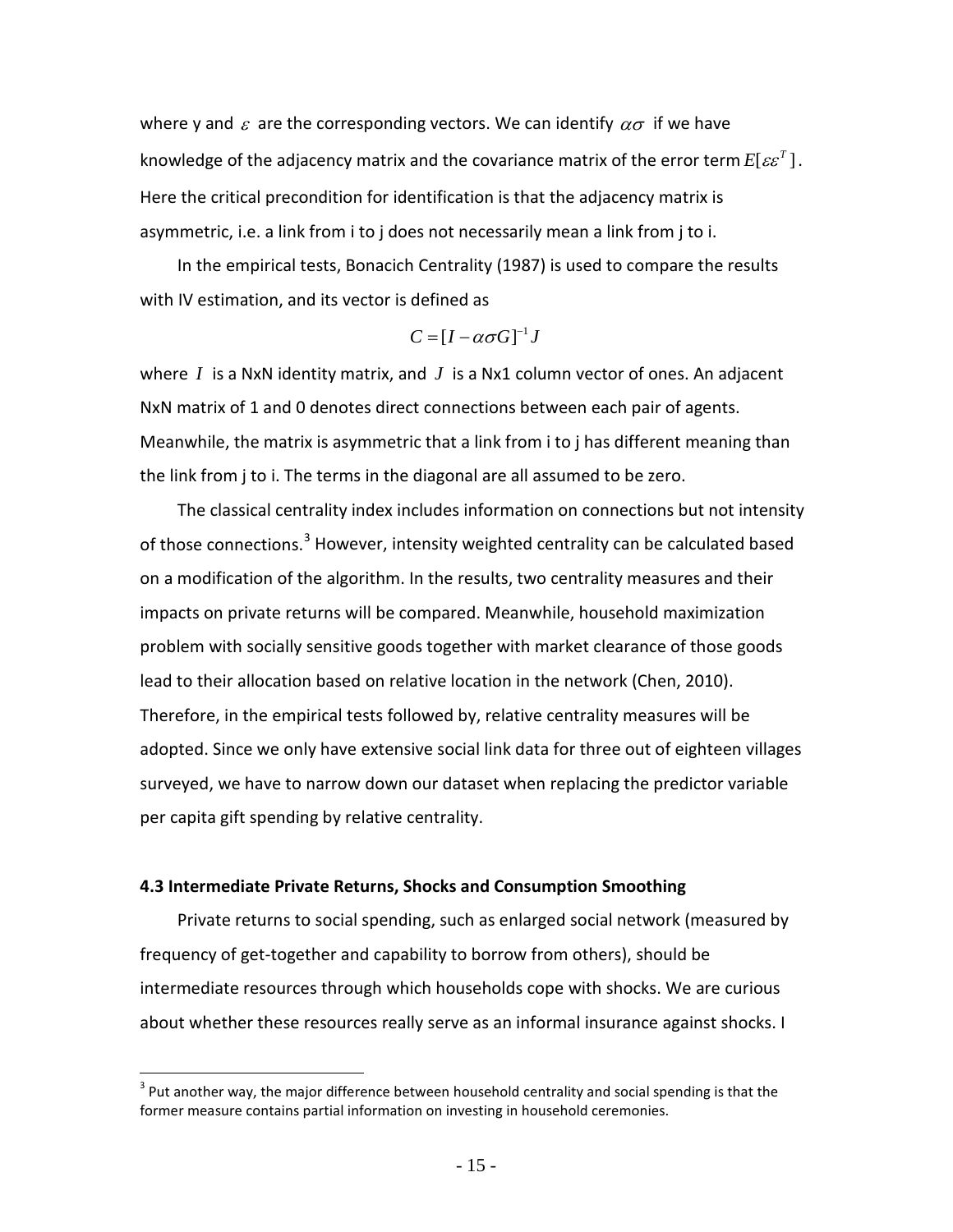suspect that better market access might lead to lower reliance on intermediate resources through the following channels: access to formal financial sector, more job opportunities and diversified income sources, and massive labor flow which reduces local social interactions. However, the surveyed villages in Guizhou vary widely in market access amid uneven economic growth, which makes it theoretically undetermined but empirically testable. The following model is specified, where  $PC_{ij}$ denotes per capita living expenses or per capital food consumption. Shocks are first measured by (more or less homogeneous) natural disasters and then are extended to more idiosyncratic events, such as family member death and livestock death, to compare results.<sup>[4](#page-15-0)</sup>

$$
\Delta(LnPC_{i,v}) = \beta_0 + \beta_1 Shock_{i,v} + \beta_2 IR_{i,v} + \beta_3 Shock_{i,v} * IR_{i,v} + \beta_4 X_{i,v} + \beta_5 W_v + \varepsilon_{i,v}
$$

 $IR_{i,v}$  denotes intermediate returns we tested before, such as frequency of gettogether and capability to borrow from friends, relatives and neighbors. These intermediate returns reflect trust, involvement and mutual assistance among local residents, and they also enable us to test different roles in mitigating shocks. We focus on the interactive term between shocks and intermediate returns, i.e.  ${Shock}_{i,\nu}$ <sup>\*</sup> ${IR}_{i,\nu}$ . If intermediate returns help household cope with shocks, we expect a positive sign for  $\beta_3$ , otherwise  $\beta_3$  should not be significantly different from 0.

#### **5. Empirical Results**

#### **5.1 Determinants of Household Level Social Spending**

Table 6 estimates determinants of social spending in 2006. Villages which have richer culture / atmosphere in spending lavishly on gifts and ceremonies tend to push their members to significantly spend more. Richer households significantly spend more on social occasions, while households with higher share of the elderly and ethnic minority families are less active in social spending. The insignificant impact of share of

<span id="page-15-0"></span> $4$  Kernel Densities for shocks of different degrees of homogeneity are compared (Figure 2). Among them, natural disaster is the most homogeneous shock.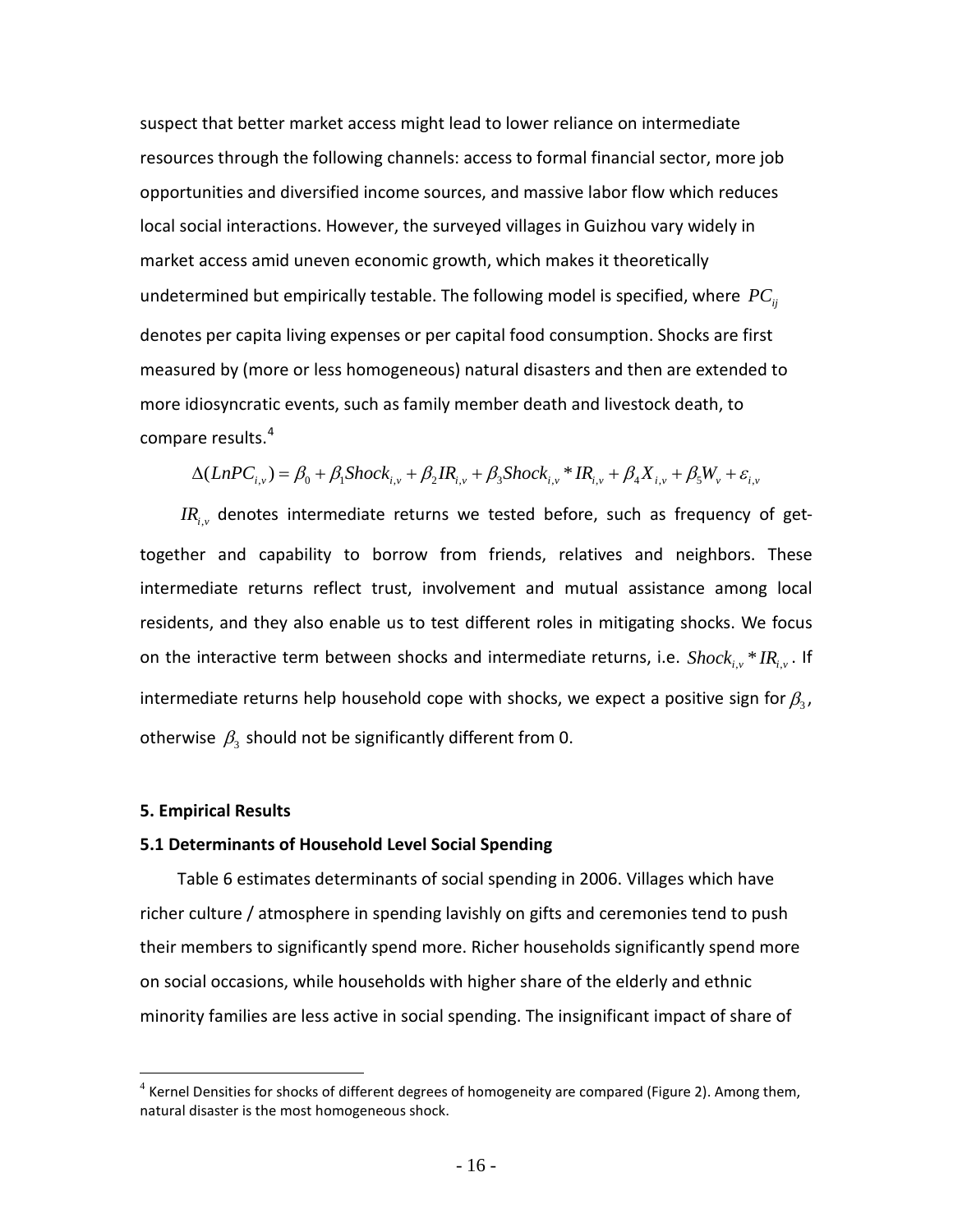youth within a family is out of our expectation. Households in Village 3, which is much closer to the county seat, saliently spend more on social occasions. The exogenous shock, frequency of family member deaths, livestock deaths and natural disasters in the past two years, positively influences household social spending. Table 7 is another first stage estimation for 2009. The differences between 2006 and 2009 include the insignificant impact of share of the elderly and minority identity and the significance of share of youth in 2009.

#### **5.2 Return to Social Status**

In the third wave we include subjective evaluation of social status for each household, and it is categorized into three levels (1=below average, 2=on average, 3=above average). Table 8 estimates the impact of social spending on this subjective social ranking. Evidence shows the more educated tend to rank themselves higher, while per capita income does not show any significance. In more unequal natural villages people are less self-confident and rank themselves lower. Most importantly, social spending has positively significant impact on subjective ranking, and the impact is especially biased towards the rich households. The results support our expectation that social spending brings return to social status. On the median level of income a 100 yuan increase in per capita social spending brings 0.5 standard deviation rise in subjective ranking.

#### **5.3 Return to Social Networks**

Table 9 presents evidence on the effect of social spending on capability to borrow from relatives, friends and neighbors using 2006 survey data. Household social spending is first instrumented by frequency of shocks in the village in the recent two years. We find significant impact of social spending on credit assistance from others when faced with cash shortage. A family with higher share of the elderly is usually less likely to rely on others to ease cash shortage.

In the second scenario, we instrument social spending and its interaction with per capita income by share of elderly and frequency of shocks. It is found that richer people

- 17 -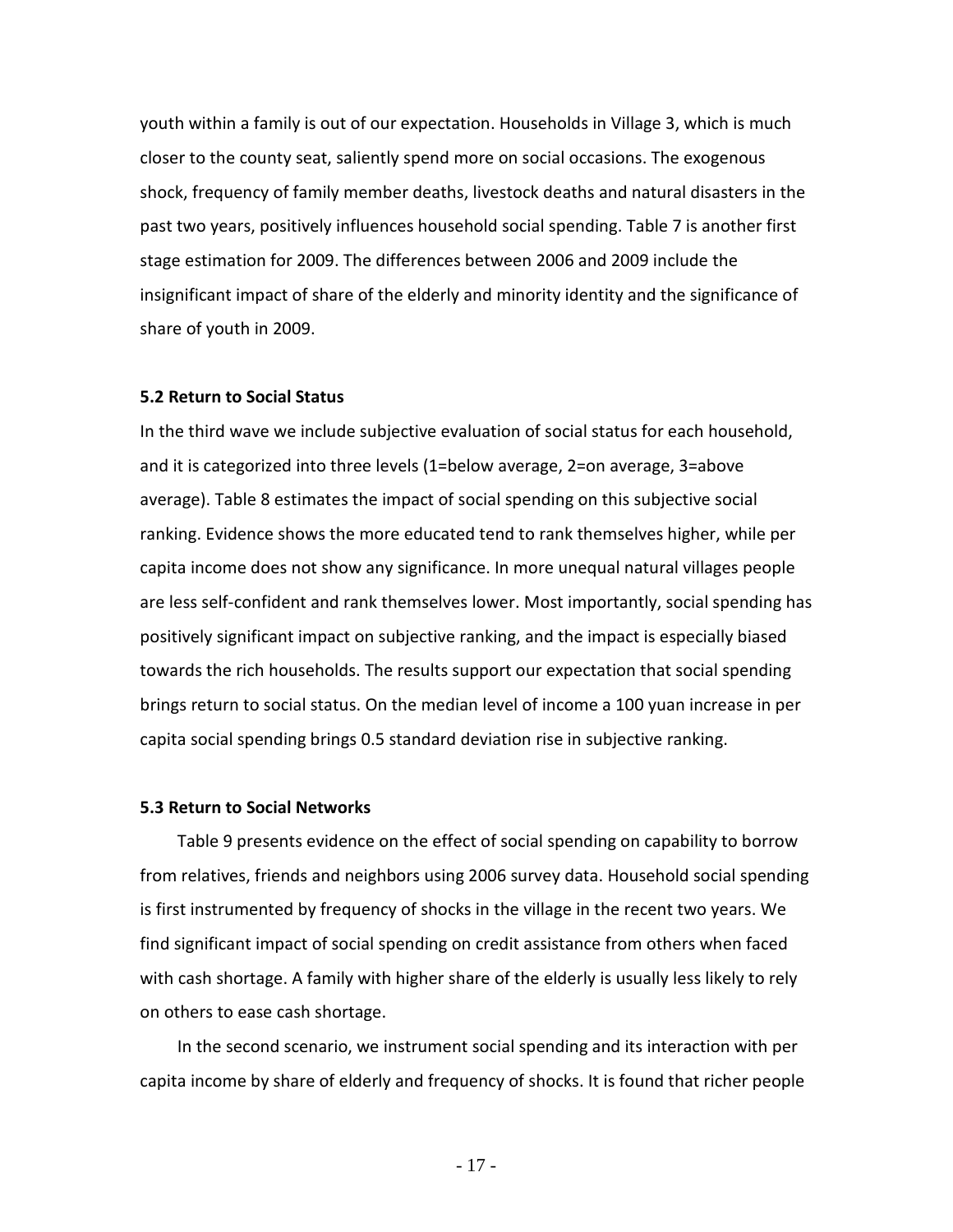tend not to ask for credit from relatives, friends and neighbors. Social spending still significantly contributes to credit assistance at all income level. Most importantly, social spending takes more salient effect with families of higher income. Put another way, poor households do not benefit as much as rich households from socializing.

Scenarios 3 and 4 further presents parallel evidence from 2009 survey data. Major results follow. Once again, we find significant impact of social spending towards getting credit from relatives, friends and neighbors. However, rich households seem to benefit more from this channel.

Table 10 shows significant evidence of the impact of social spending on frequency of get-together with fellow residents. Households with educated household head join get-together significantly more frequently than others. Across all specifications higher social spending leads to significantly more frequent get-together participation, while the benefit once again seems to be higher for rich households.

#### **5.4 Strength of Social Connections and Private Returns**

In Table 11 we restrict our analysis to three villages and compare the impact of network centrality on frequency of get-together with fellow residents, capability to borrow from others and subjective ranking. Two measures of centrality are utilized, one is based on existence of links and the other is based on values of gifts. Results show that relative centrality based on existence of links does not significantly predict higher social status and extended network. Instead, relative centrality incorporating the strength of links saliently leads to higher status and larger social network. Thus, social connections without high intensity may not be effective in obtaining scarce resource from others.

This result conveys a message that classical measure of centrality needs to be revised to embody information on the strength of the relationships. Membership-based social capital measures probably have even worse bias, as they contain even less and more inaccurate information on social interactions. Meanwhile, the models in Table 12 further confirm that households with better educated household head and higher share of youth are more likely to have higher status and larger social network.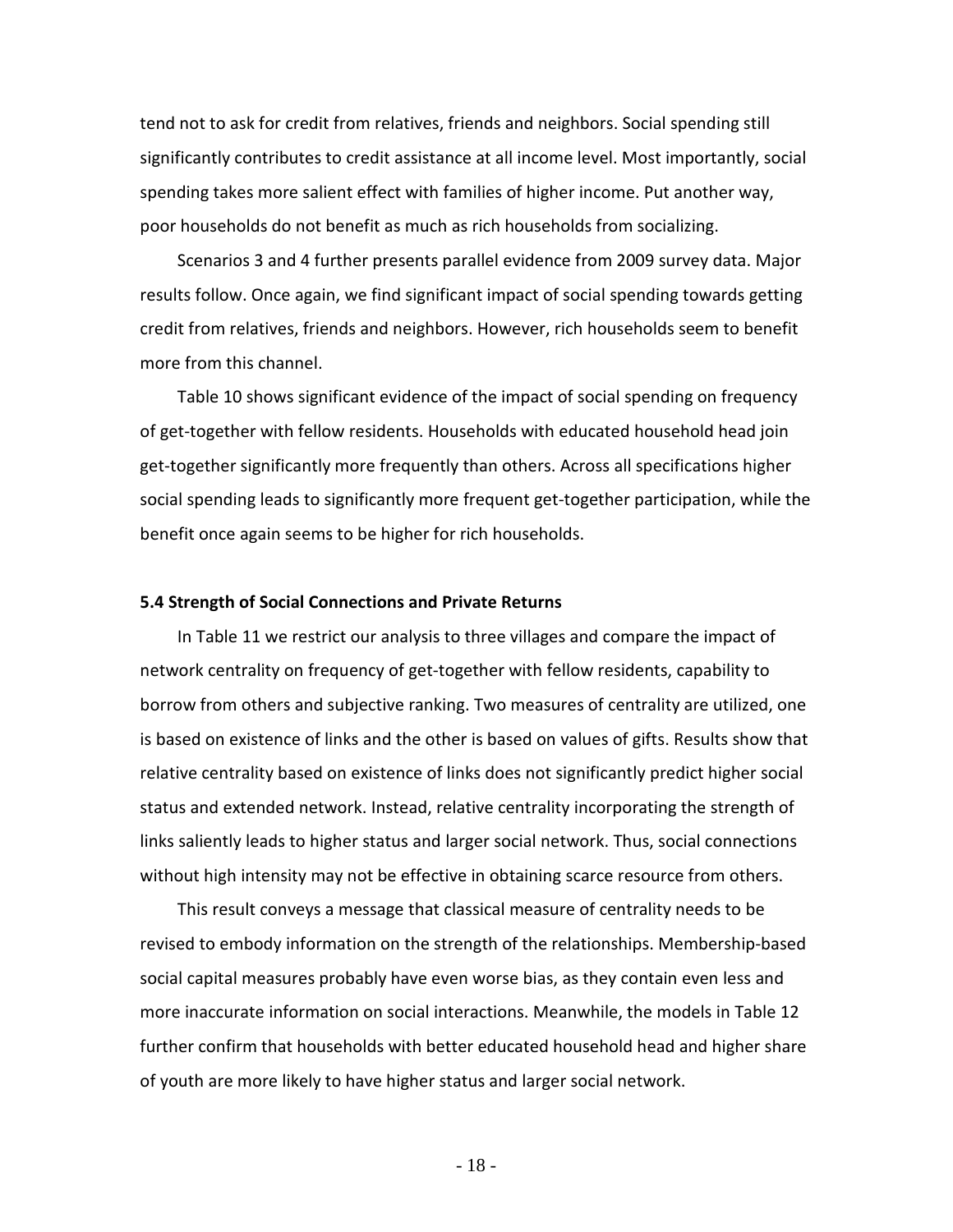#### **5.5 Intermediate Private Returns and Consumption Smoothing**

All above measures of social status and network are intermediate, which facilitate smoother consumption and (agricultural and non-agricultural) investment. In the last estimations, we explore whether social network and social status could help local residents smooth consumption amid shocks. Table 12 shows intermediate private returns to enlarged social network do not help smooth living expenses or food consumption in shocks. However, social network has independent positive effect on living expenses or food consumption growth. The result suggests that social capital may change long-term income trajectory and the resulted consumption, but it may not insure households against shocks and smooth consumption.

#### **6 Conclusions and Discussion**

In this paper, we estimate private returns to gift spending, such as higher social status and larger social network that serves as certain functions. In almost all specifications we find that gift spending has significant private returns, but the returns are unanimously biased towards richer households. This may be explained by increasing returns to social network, since the richer households might have connections with more rich households which also know more households. To the contrary, this effect is limited for poor households.

Meanwhile, the impacts of network centrality on social network and social status differ for two measures of centrality. Relative centrality based on existence of links does not significantly predict higher social status and extended network. Instead, relative centrality incorporating the strength of links saliently leads to higher status and larger social network. Therefore, social connections are more accurately characterized when weighted by their intensity, without which we may not be able to effectively capture their role in mobilizing scarce resource in the network.

Social status and network are intermediate and supposed to facilitate smoother consumption. However, our findings suggest that they do not significantly help smooth

- 19 -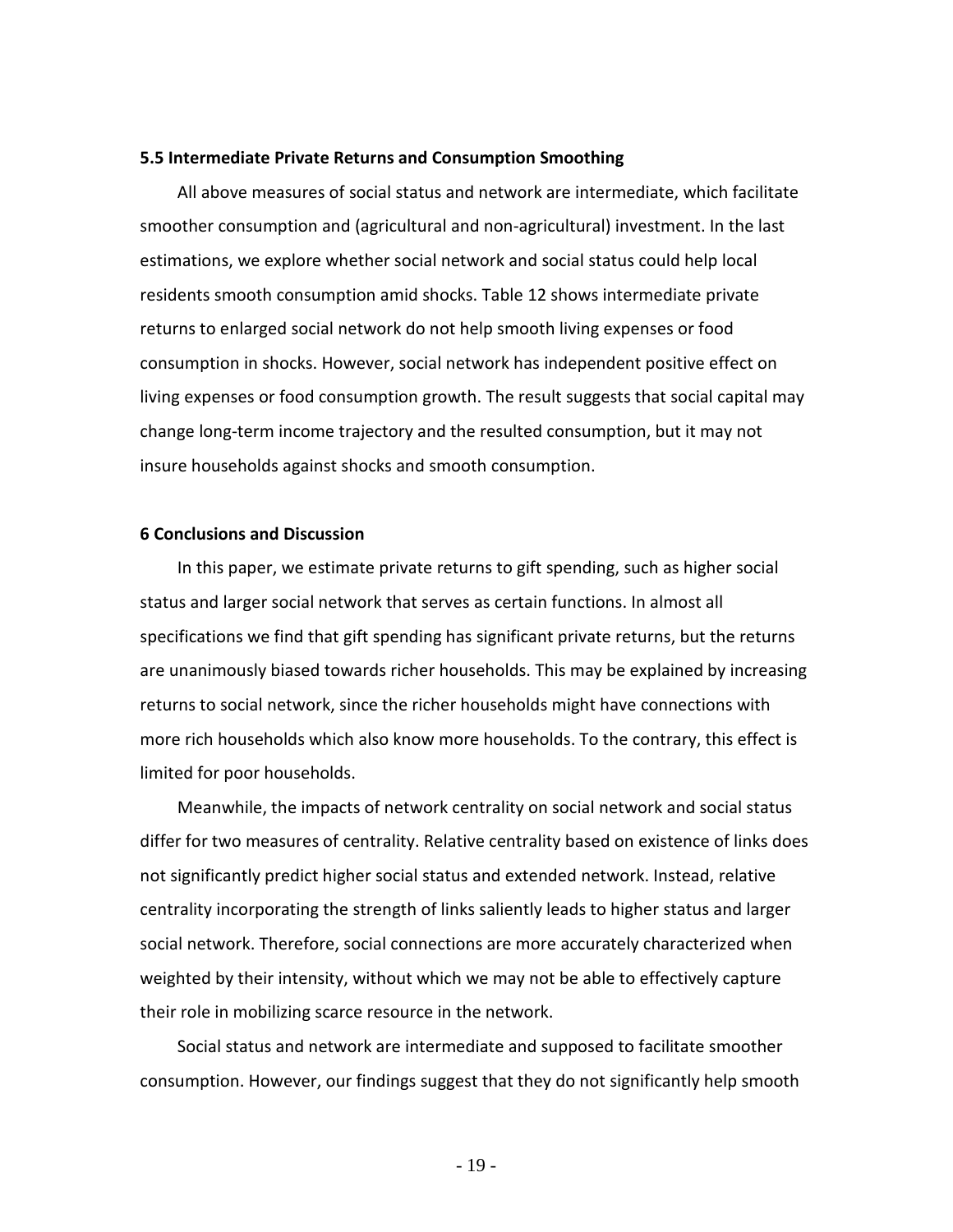living expenses or food consumption after shocks other than their *independent* positive effects on consumption. Social capital may change long-term income trajectory and the resulted consumption, but it may not serve as an informal insurance against shocks.

The next step might be to further our analysis from the perspective of hosting ceremonies and study ceremonies of different functions. Meanwhile, whether social network alleviates poor households from malnutrition or worsens their nutrition conditions through drawing too much resource deserves our attention after the nutritional data becomes available.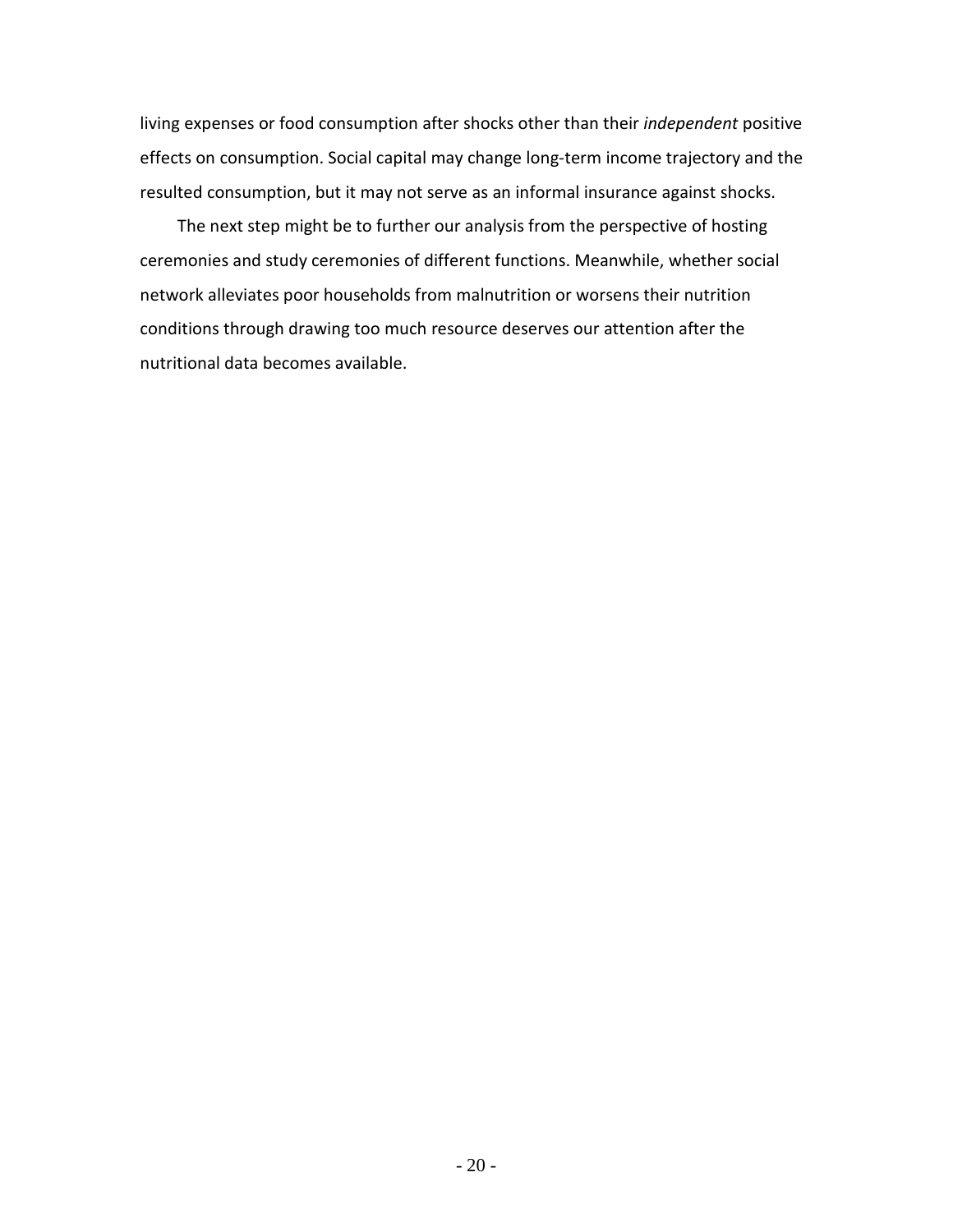#### **References**

Anderson, S., 2007. "The Economics of Dowry and Bride Price." *Journal of Economic Perspectives* 21(4): 151-74.

Anselin, L., R. Florax and S. Rey. 2004. "Advances in Spatial Econometrics. Methodology, Tools and Applications." Berlin: Springer-Verlag.

Barr, Abigail. 2000. "Social Capital and Technical Information Flows in the Ghanian Manufacturing Sector," *Oxford Economic Papers*, pp. 539-559.

Banerjee, A. V. and E. Duflo. 2007. "The Economic Lives of the Poor," *Journal of Economic Perspectives* 21(1):141-167.

Bonacich, P. 1987. "Power and Centrality: A Family of Measures." *The American Journal of Sociology*, Vol. 92, No. 5. pp. 1170-1182.

Brown, P., E. Bulte, and X. Zhang. 2010. "Positional Spending and Status Seeking in Rural China," unpublished working paper.

Chen, X. 2010 "How Does Social Network Structure Influence Behavior? Ceremony Frenzy and Gift Exchange Inflation in Rural China" working paper.

Chwe, Michael Suk-Young. 1998. "Culture, Circles and Commercials: Publicity, Common Knowledge and Social Coordination," *Rationality and Society*, Vol.10, pp.47–75. Dekker, M. and H. Hoogeveen. 2002. "Bridewealth and Household Security in Rural

Zimbabwe," *Journal of African Economies* 11(1): 114-145.

Fafchamps, M. and F. Shilpi. 2008. "Subjective welfare, isolation, and relative consumption," *Journal of Development Economics*, Elsevier, vol. 86(1), pages 43-60, April.

Jackson, M. 2007. "The Study of Social Networks in Economics." In James E. Rauch, eds.

*The Missing Links: Formation and Decay of Economic Networks*. Baker & Taylor Books.

Jackson, M. 2008. "Social and Economic Networks," Princeton University Press.

Kempen L. 2003. "Status consumption and ethnicity in Bolivia: evidence from durables

ownership," *International Journal of Consumer Studies*, vol. 31, Issue 1, 76-89.

Manski, C.F. 1993. "Identification of Endogenous Social Effects: The Reflection Problem." *Review of Economic Studies* 531-542.

Manski, C.F. 2000. "Economic Analysis of Social Interactions." Journal of Economic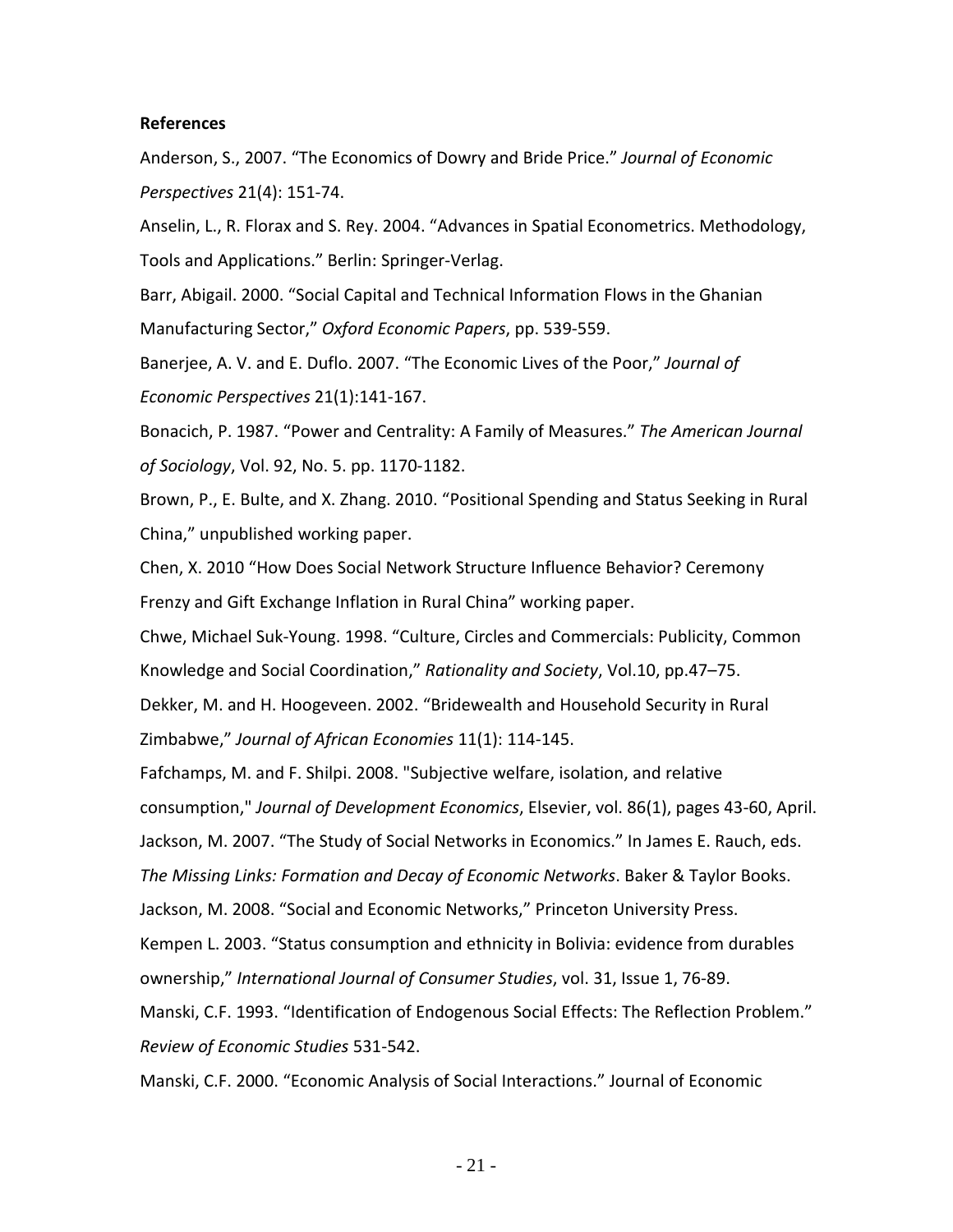Perspectives 14: 115-136.

Narayan, Deepa and Lant Pritchett. 1999. 'Cents and Sociability: Household Income and Social Capital in Rural Tanzania', *Economic Development and Cultural Change*, Vol.47, No.4, pp.871–97.

Rao, V. 1993. "The Rising Price of Husbands: a Hedonic Analysis of Dowry Increases in Rural India," *Journal of Political Economy,* 101: 666-677.

Rao, V. 2001. "Celebrations as Social Investments: Festival Expenditures, Unit Price Variation and Social Status in Rural India," *Journal of Development Studies*, 38: 71-97. Stark, O. and J.E. Taylor. 1991. "Migration incentives, Migration Types: The Role of Relative Deorivation," *Economic Journal,* 101: 1163-11178.

The Economist. 2007. "Can Ghanaians afford such splendid funerals?" May 24. Turner, Victor. 1982. "Introduction", in Victor Turner (ed.), *Celebration: Studies in Festivity and Ritual*, Smithsonian Institution Press, Washington, DC.

Yan, Y. 1996. The Flow of Gifts: Reciprocity and Social Networks in a Chinese Village. Stanford: Stanford University Press.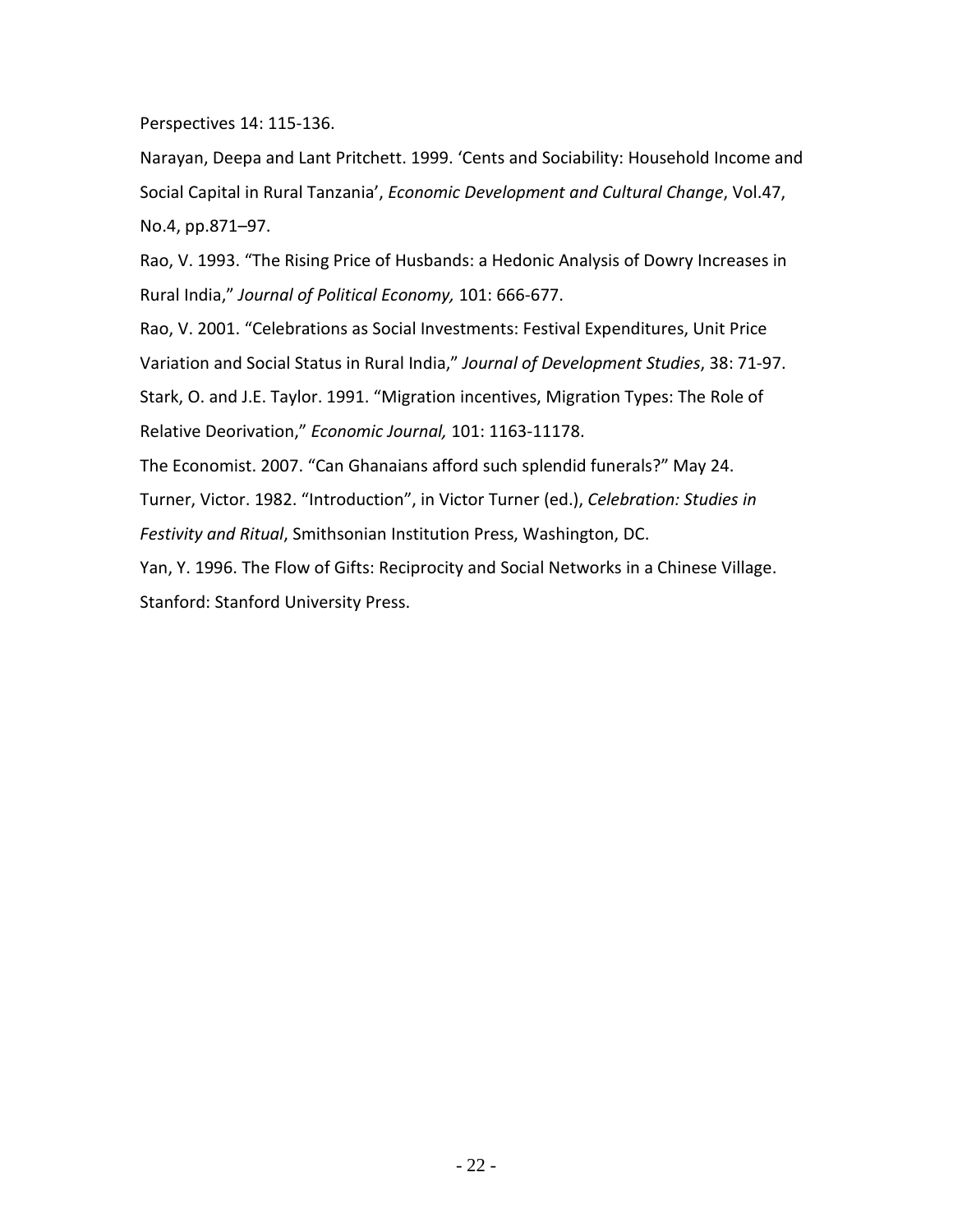

**Figure 1 Annualized Growth in Per Capita Income, Consumption, and Gift Spending by Administrative Village**

 *Source: Brown, P., E. Bulte, and X. Zhang (2010).*



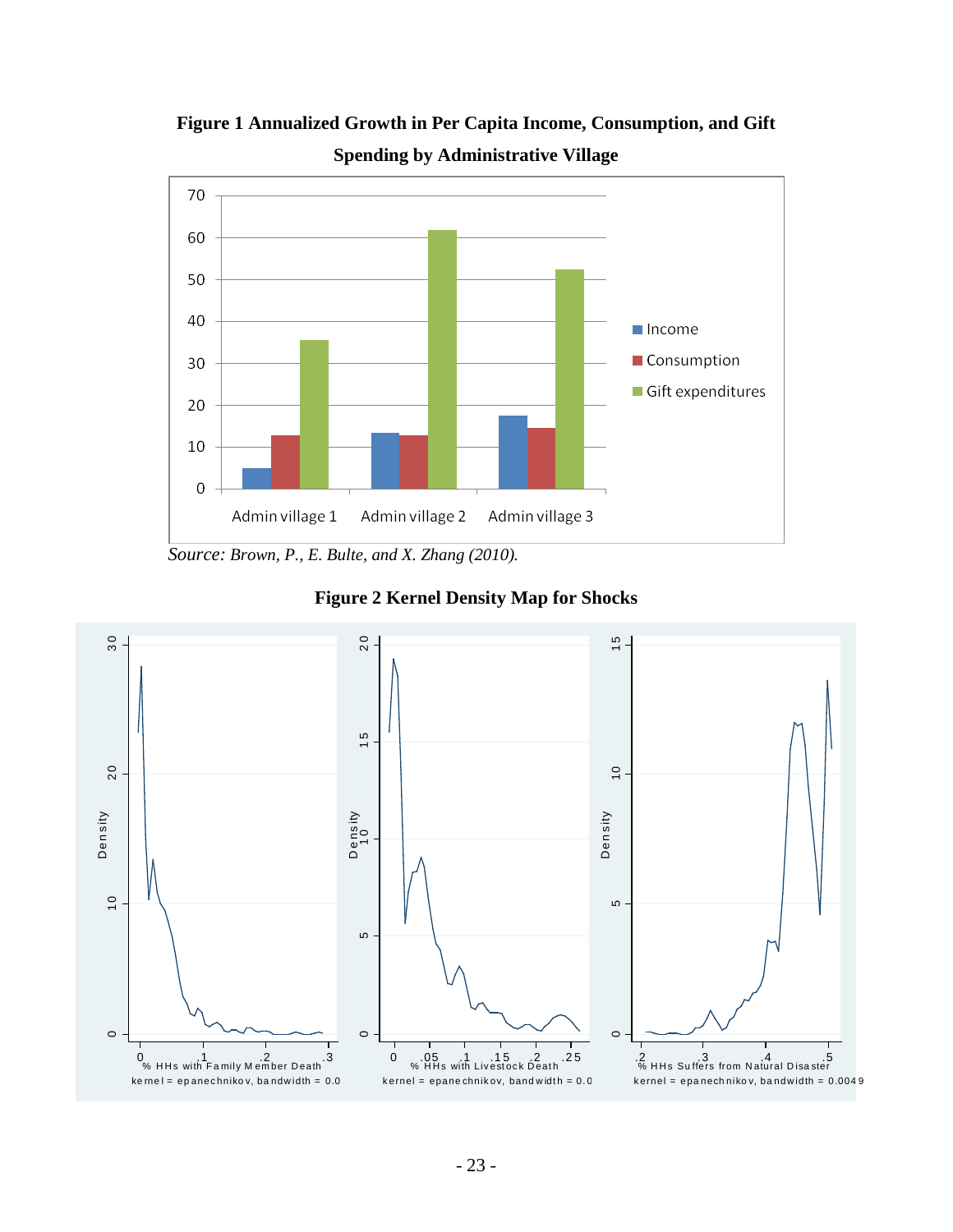| Admin<br>Admin<br>Village 1<br>Village 2<br>9 | Admin<br>Village 3                                                           | Total                                                                     |
|-----------------------------------------------|------------------------------------------------------------------------------|---------------------------------------------------------------------------|
|                                               |                                                                              |                                                                           |
|                                               |                                                                              |                                                                           |
|                                               | 5<br>4                                                                       | 18                                                                        |
|                                               | 393                                                                          | 801                                                                       |
|                                               | 1,449                                                                        | 3,073                                                                     |
|                                               | 2.5                                                                          | 6.8                                                                       |
|                                               | 1.10                                                                         | 0.98                                                                      |
|                                               | 80.0                                                                         | 53.4                                                                      |
|                                               | 91.6                                                                         | 92.8                                                                      |
|                                               | 3.98                                                                         | 3.44                                                                      |
|                                               | 6.7                                                                          | 30.8                                                                      |
|                                               | 14.7                                                                         | 16.6                                                                      |
|                                               | 12.5                                                                         | 14.1                                                                      |
|                                               | 257<br>1,089<br>10.0<br>0.87<br>40.0<br>93.5<br>2.87<br>76.6<br>15.9<br>14.2 | 151<br>535<br>8.0<br>0.86<br>20.7<br>94.8<br>3.06<br>12.6<br>15.7<br>17.9 |

## **Table 1 Summary Statistics by Administrative Village**

*Source: Authors' survey data*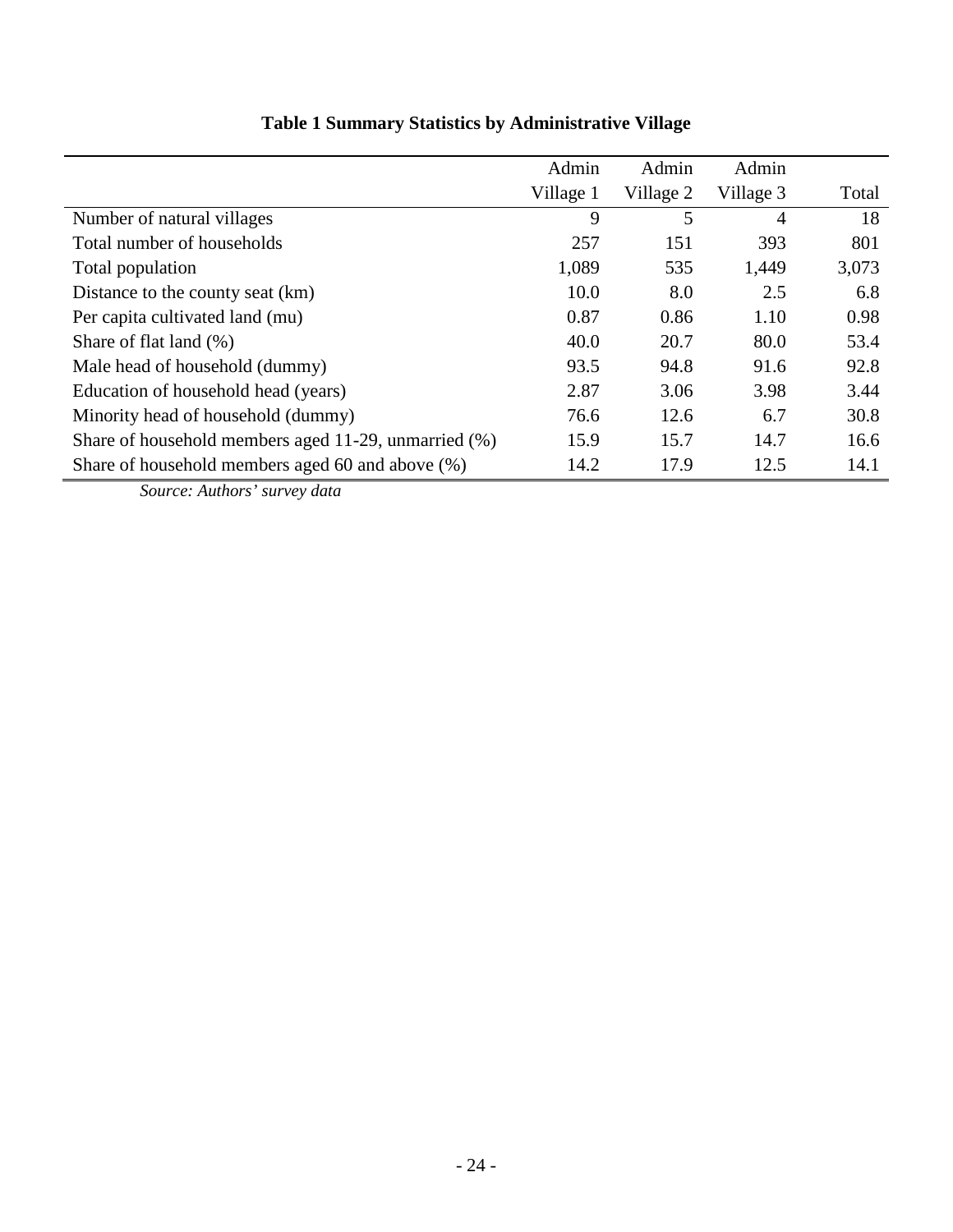|                                                                 | Admin Village 1 |      |      |      | Admin Village 2 |      |      | Admin Village 3 |      |      | Total |      |
|-----------------------------------------------------------------|-----------------|------|------|------|-----------------|------|------|-----------------|------|------|-------|------|
|                                                                 | 2004            | 2006 | 2009 | 2004 | 2006            | 2009 | 2004 | 2006            | 2009 | 2004 | 2006  | 2009 |
| Main Sources of Income (Percent)                                |                 |      |      |      |                 |      |      |                 |      |      |       |      |
| Farming                                                         | 26.3            | 26.7 | 23.7 | 31.0 | 37.4            | 29.5 | 37.0 | 31.5            | 26.1 | 33.3 | 31.4  | 33.1 |
| Livestock                                                       | 12.3            | 13.3 | 13.1 | 9.1  | 10.9            | 10.8 | 6.0  | 3.4             | 2.1  | 8.1  | 6.8   | 6.9  |
| Local non-farm and self-employment                              | 18.2            | 13.8 | 13.1 | 6.4  | 16.7            | 13.9 | 32.3 | 39.9            | 35.0 | 24.0 | 30.0  | 23.8 |
| Remittance from migrants outside the county                     | 7.8             | 22.4 | 11.6 | 10.9 | 10.2            | 9.4  | 7.3  | 10.7            | 6.6  | 8.0  | 13.1  | 8.8  |
| Disaster relief, anti-poverty programs, deforestation subsidies | 5.1             | 2.9  | 6.1  | 2.5  | 6.9             | 5.8  | 1.9  | 0.5             | 4.8  | 2.8  | 2.0   | 5.4  |
| Gift income                                                     | 3.2             | 4.5  | 4.7  | 11.7 | 11.6            | 8.4  | 4.9  | 11.1            | 10.7 | 5.6  | 9.1   | 8.2  |
| <b>Blood donation income</b>                                    | 13              | 4.6  | 7.2  | 15.7 | 1.7             | 4.7  | 7.6  | 0.7             | 1.6  | 10.9 | 2.2   | 4.1  |
| Main Expenditures (Percent)                                     |                 |      |      |      |                 |      |      |                 |      |      |       |      |
| Food                                                            | 53.8            | 51.1 | 48.1 | 47.1 | 42.9            | 36.5 | 45.4 | 38.5            | 34.3 | 47.8 | 42.2  | 35.5 |
| Clothing                                                        | 4.4             | 4.4  | 4.6  | 3.1  | 3.7             | 4.1  | 4.0  | 4.9             | 4.1  | 4.0  | 4.6   | 4.2  |
| Fuel                                                            | 5.9             | 6.4  | 6.7  | 5.4  | 6.9             | 7.3  | 10.2 | 9.5             | 8.0  | 8.4  | 8.3   | 7.5  |
| Telephone                                                       | 1.1             | 2.1  | 5.3  | 1.3  | 2.4             | 3.8  | 1.5  | 3.5             | 6.4  | 1.4  | 3.0   | 5.5  |
| Medical care                                                    | 14.1            | 16.7 | 15.1 | 24.7 | 16.8            | 16.9 | 15.2 | 15.2            | 11.2 | 16.4 | 15.8  | 13.5 |
| Education                                                       | 9.0             | 10.0 | 9.6  | 7.9  | 12.2            | 14.0 | 8.8  | 12.3            | 14.1 | 8.7  | 11.7  | 12.9 |
| Gift and festival spending                                      | 6.4             | 9.2  | 10.1 | 6.8  | 13.9            | 16.1 | 8.9  | 15.9            | 17.5 | 7.9  | 13.9  | 15.2 |

*Source: Authors' survey data*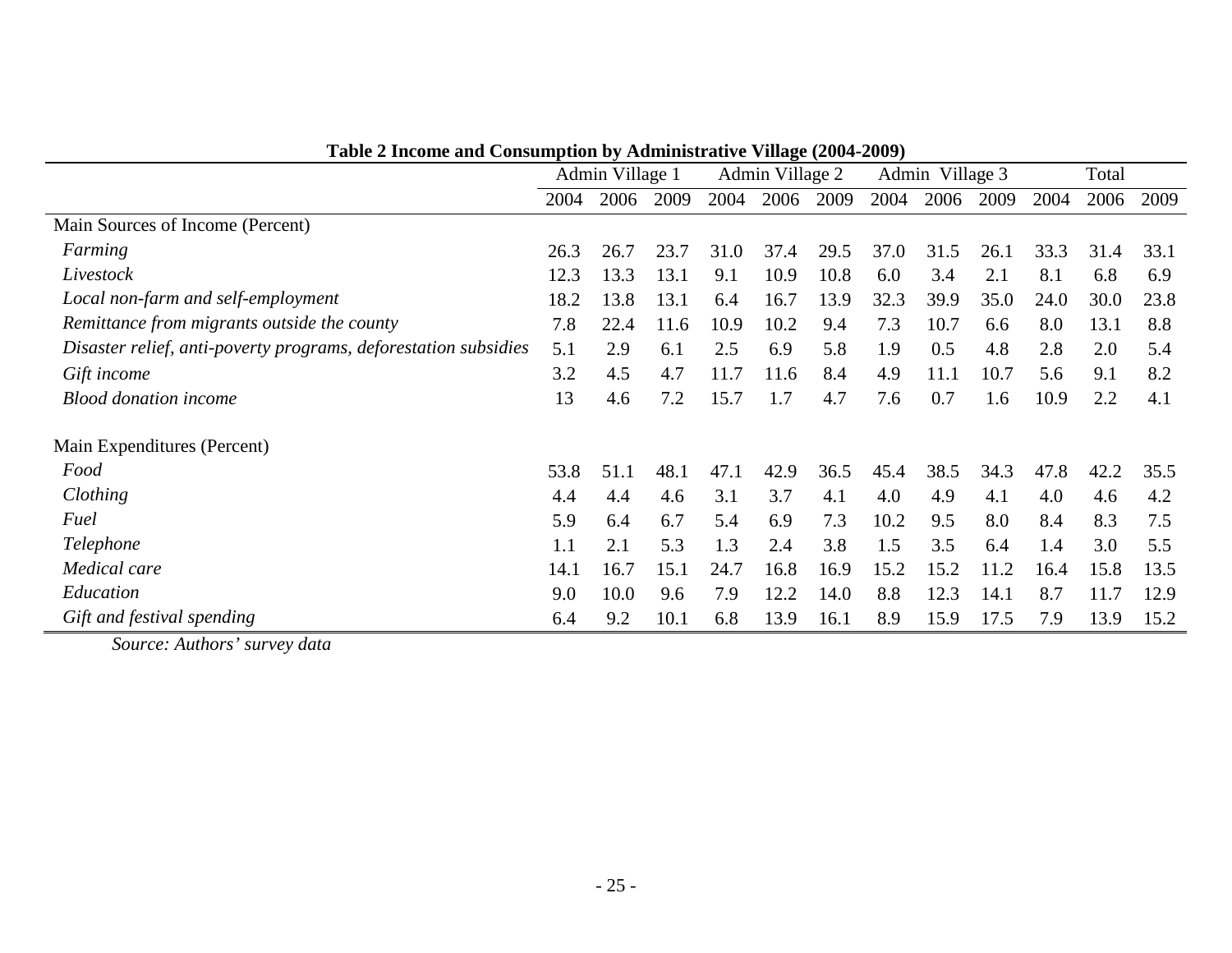|                                                     |                          |          | Admin Village 1 Admin Village 2 Admin Village 3 |                          |     |            |                                                             | Total |                        |                          |     |           |
|-----------------------------------------------------|--------------------------|----------|-------------------------------------------------|--------------------------|-----|------------|-------------------------------------------------------------|-------|------------------------|--------------------------|-----|-----------|
|                                                     |                          |          |                                                 |                          |     |            | 2004 2006 2009 2004 2006 2009 2004 2006 2009 2004 2006 2009 |       |                        |                          |     |           |
| Participation rate in gift giving (%)               |                          |          | 59.1 85.1 95.0                                  | 57                       |     |            | 91.8 94.8 66.7 95.4 97.0 62.4 91.2 96.0                     |       |                        |                          |     |           |
| Median per capita gift expenditure (RMB)            | 16.                      | 62.5 125 |                                                 | 20                       | 150 | <b>200</b> | 80                                                          |       | 250 571.4 33.3 150 300 |                          |     |           |
| Median gift to direct relatives (RMB per occasion)  | 30.                      | 50       |                                                 | 30                       | 50  |            | 50                                                          | 100   |                        | 40                       | -60 |           |
| Median gift to friends/neighbors (RMB per occasion) | 10                       | 20       | 40                                              | 15                       | 30  | 50         | 25                                                          | 50    | 80                     | 20                       | 30  | .50       |
| Times of Sending out gift                           | $\overline{\phantom{a}}$ |          | 13.6 11.0                                       | $\overline{\phantom{a}}$ | 8.4 | 13.8       | $\blacksquare$                                              | 11.1  | 23.1                   | $\overline{\phantom{a}}$ |     | 11.4 17.6 |

**Table 3 Gift Expenditure by Administrative Village (2004-2009)**

*Source: Authors' survey data*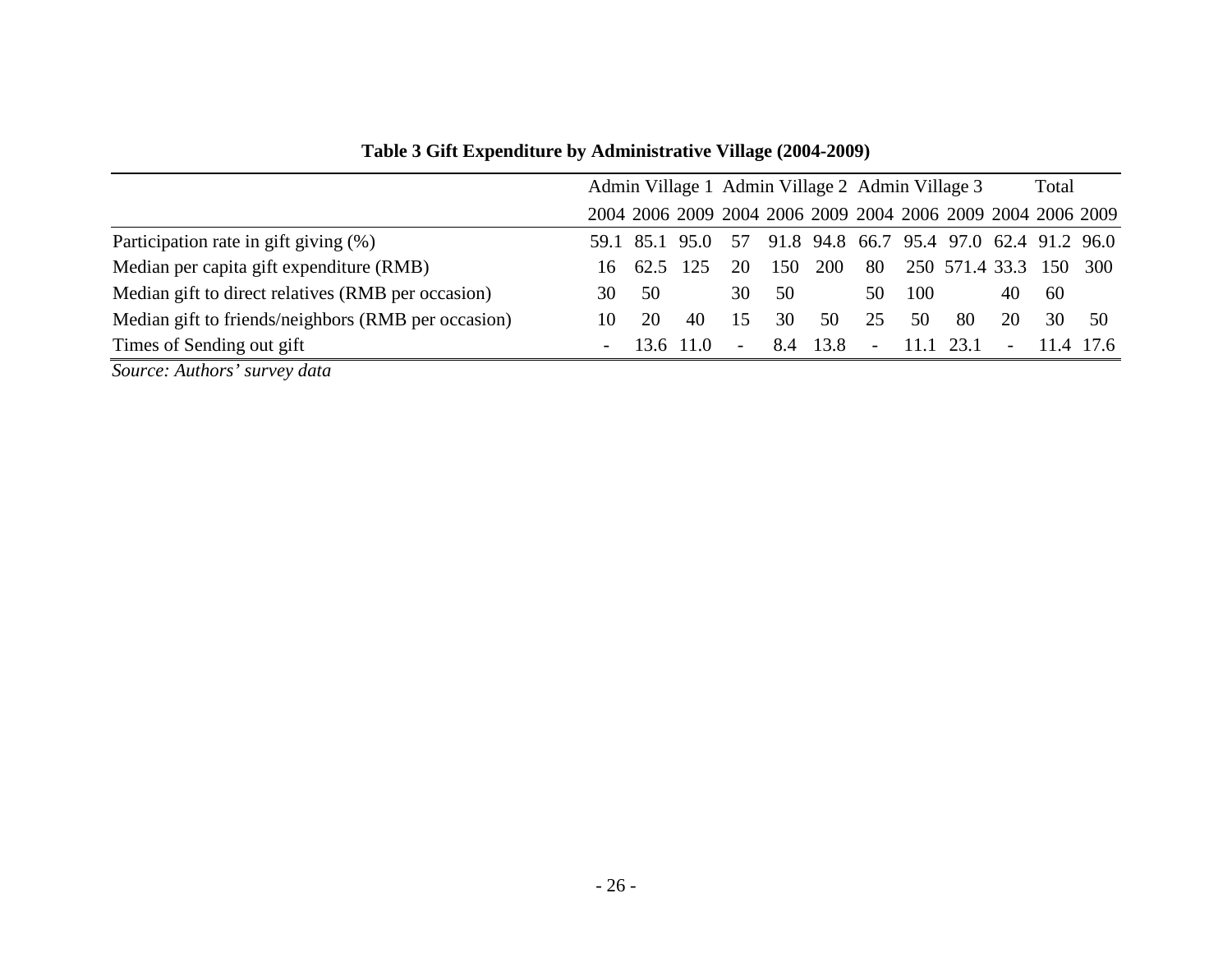| Year |                  | <b>Wedding: Groom's Family</b> |                |              | <b>Wedding: Bride's Family</b> |              |      | Funeral                  |
|------|------------------|--------------------------------|----------------|--------------|--------------------------------|--------------|------|--------------------------|
|      | 1st son          | 2nd son                        | 3rd son        | 1st daughter | 2nd daughter                   | 3rd daughter | 1st  | 2nd                      |
| 1996 | 900              |                                |                | 1000         |                                |              | 500  |                          |
| 1997 | 500              | $\boldsymbol{0}$               |                | 1000         |                                |              | 1200 |                          |
| 1998 | $\boldsymbol{0}$ | $\overline{0}$                 |                | $\theta$     |                                |              | 1500 | $\theta$                 |
| 1999 | $\overline{0}$   | $\boldsymbol{0}$               | $\overline{0}$ | $\Omega$     |                                |              | 1500 |                          |
| 2000 | $\overline{0}$   |                                |                | $\Omega$     |                                |              | 2250 | 1600                     |
| 2001 | 2500             | 1150                           |                | 150          |                                |              | 1200 | $\overline{\phantom{a}}$ |
| 2002 | 850              | $\boldsymbol{0}$               |                | 400          | 900                            |              | 2000 | 1000                     |
| 2003 | 2250             | $\overline{0}$                 | 4050           | 240          |                                |              | 2000 | 1200                     |
| 2004 | 2100             | 2800                           |                |              |                                |              | 2200 | 2000                     |
| 2005 | 1200             | $\qquad \qquad$                |                | $\Omega$     |                                |              | 2000 | $\overline{\phantom{a}}$ |
| 2006 | 4800             |                                |                | 3500         | 1250                           |              | 1850 | 5000                     |

**Table 4 Median Gift Received (RMB) in Different Social Occasions from 1994 to 2009 (per occasion)\***

*\* In other social occasions such as big diseases, natural disasters, and college entrances more and more local residents exchange gifts. The information is collected by the authors according to household gift-receiving records.*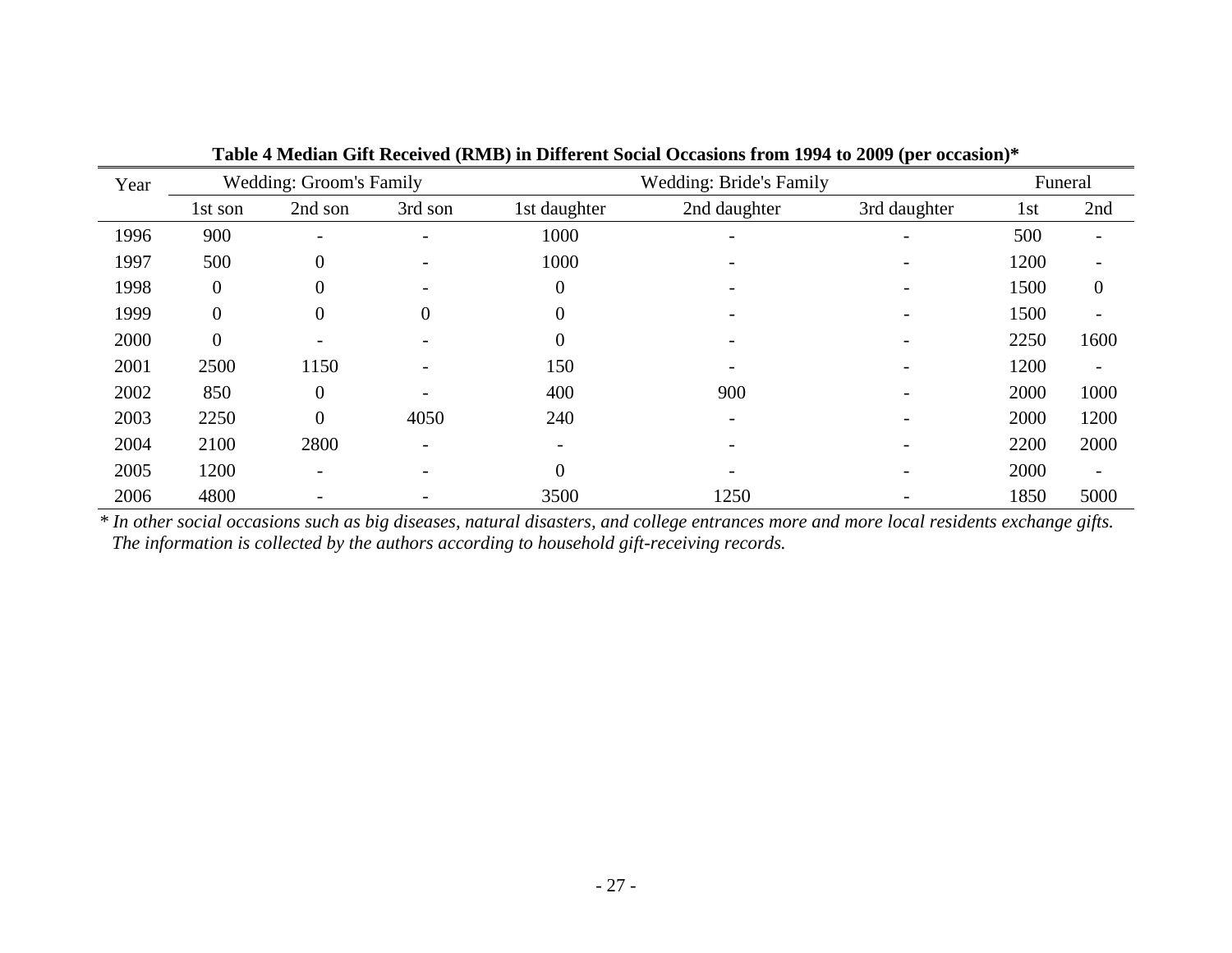| Year |                   |               | <b>Wedding: Groom's Family</b> |                         |                | <b>Wedding: Bride's Family</b> | Funeral                  |                          |
|------|-------------------|---------------|--------------------------------|-------------------------|----------------|--------------------------------|--------------------------|--------------------------|
|      | <b>Brideprice</b> | Gift to bride | Ceremony                       | Total Expenditure Dowry |                | Ceremony                       | <b>Total Expenditure</b> | <b>Total Expenditure</b> |
| 1996 | 2500              | 2000          | 2000                           | 6500                    | $\overline{0}$ | 1000                           | 1000                     | 1750                     |
| 1997 | 3000              | 1800          | 2000                           | 6800                    | 1000           | $\mathbf{0}$                   | 1000                     | 3000                     |
| 1998 | 3500              | 2000          | 2250                           | 7750                    | 1100           | 500                            | 1600                     | 3000                     |
| 1999 | 2000              | 1800          | 2000                           | 5800                    | 300            | $\mathbf{0}$                   | 300                      | 3200                     |
| 2000 | 3000              | 2000          | 2500                           | 7500                    | 2000           | 150                            | 2150                     | 3000                     |
| 2001 | 3000              | 3000          | 3000                           | 9000                    | 2000           | $\mathbf{0}$                   | 2000                     | 3000                     |
| 2002 | 4800              | 4250          | 2400                           | 11450                   | 400            | $\overline{0}$                 | 400                      | 2850                     |
| 2003 | 3000              | 3500          | 3000                           | 9500                    | 1900           | 500                            | 2400                     | 3850                     |
| 2004 | 8000              | 2500          | 3500                           | 14000                   | $-**$          | _**                            | _**                      | 6000                     |
| 2005 | 9500              | 5250          | 3700                           | 18450                   | 2000           | $\overline{0}$                 | 2000                     | 5000                     |
| 2006 | 8800              | 5600          | 3750                           | 18150                   | 2250           | 3500                           | 5750                     | 5000                     |
| 2007 | 1000              | 10750         | 5500                           | 17250                   | 2000           | 4000                           | 6000                     | 7100                     |
| 2008 | 1000              | 12000         | 6500                           | 19500                   | 2000           | 4000                           | 6000                     | 9180                     |
| 2009 | 1000              | 12000         | 6200                           | 19200                   | 1600           | 4000                           | 5600                     | 7400                     |

**Table 5 Median Marriage and funeral Expenditures (RMB) (1996-2009)**

*Source: Authors' survey data*

*\* Using Recall data from the 2007 survey and 2009 survey.*

*\*\* No wedding was held for that category during that year.*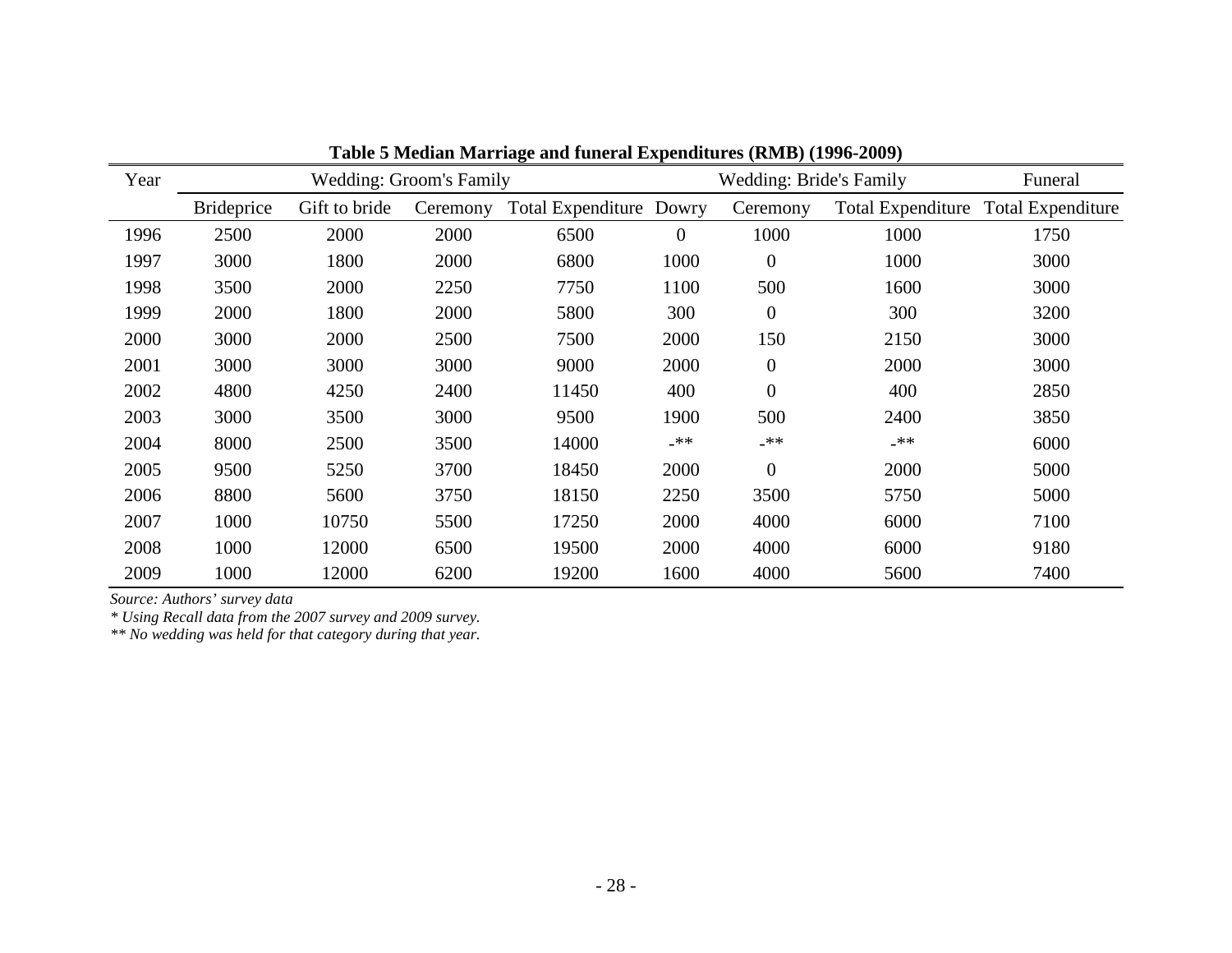|                                               | I(a)          | I(b)                               | I(c)                     |
|-----------------------------------------------|---------------|------------------------------------|--------------------------|
|                                               |               | Gift expenditure per capita (2006) |                          |
| Share of Youth                                | 96.484        | 99.748                             | 107.341                  |
|                                               | (77.76)       | (77.89)                            | (78.20)                  |
| Education                                     | 3.925         | 4.026                              | 5.955                    |
|                                               | (4.34)        |                                    | $(4.37)$ $(4.32)$        |
| Per Capita Income (log)                       | 58.119***     | 58.400***                          | 66.951 ***               |
|                                               | (16.56)       | (16.63)                            | (16.46)                  |
| Sex                                           | $-66.974$     | $-72.264$                          | $-75.934$                |
|                                               | (58.34)       | (58.31)                            | (58.66)                  |
| Marriage Status                               | 11.134        | 16.775                             | 23.511                   |
|                                               | (74.02)       | (73.97)                            | (74.33)                  |
| Minority                                      | $-109.517***$ |                                    | $138.974***$ -169.570*** |
|                                               | (38.66)       | (31.12)                            | (28.94)                  |
| Gini Coefficient                              | 419.097*      | 205.546                            | 342.11                   |
|                                               | (222.66)      |                                    | $(221.49)$ $(222.79)$    |
| Share of the Elderly                          | $-131.731***$ |                                    | $132.383***$ -129.190*** |
|                                               | (45.97)       | (45.71)                            | (45.97)                  |
| Lagged Median Gift Expenditure in the Village |               | $1.304***$                         |                          |
|                                               |               | (0.39)                             |                          |
| Frequency of Shocks in the Last Two Years     |               |                                    | $4.521***$               |
|                                               |               |                                    | (1.49)                   |
| Observations                                  | 694           | 694                                | 694                      |
| R-squared                                     | 0.15          | 0.15                               | 0.14                     |

## **Table 6 Determinants of Social Spending in 2006 (1st stage estimation)**

1. Robust standard errors in parentheses.

2. \* significant at 10%; \*\* significant at 5%; \*\*\* significant at 1%

3. Village dummies, migration share, household size and cadres are controlled but not reported here.

4. The exogenous shocks include family member deaths, livestock deaths and natural disasters in the past two years in the village.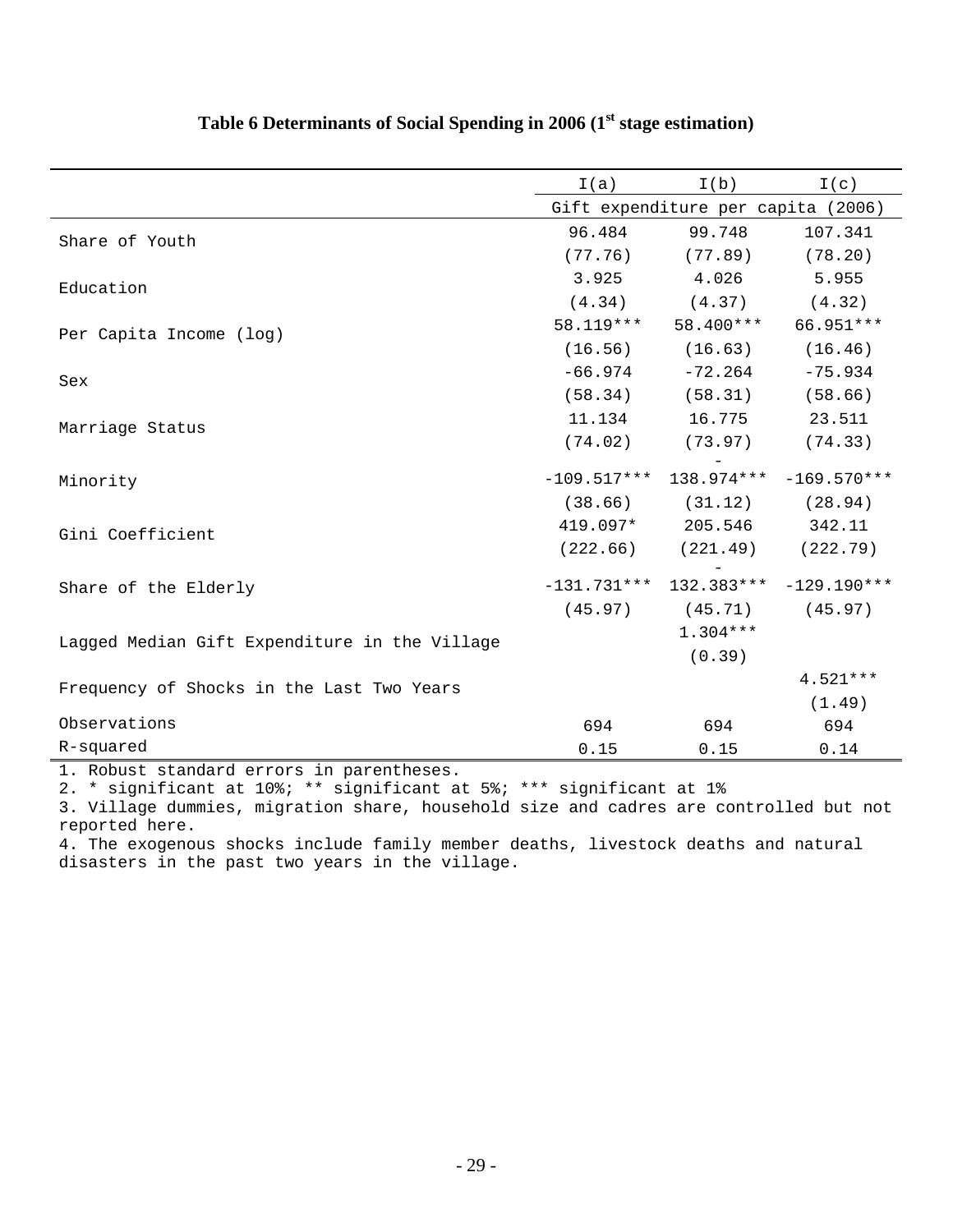|                                 | I(d)                               | I(e)        |
|---------------------------------|------------------------------------|-------------|
|                                 | Gift expenditure per capita (2009) |             |
| Share of Youth                  | 431.716***                         | 457.671 *** |
|                                 | (152.29)                           | (150.37)    |
| Education                       | 13.402                             | 7.651       |
|                                 | (11.90)                            | (11.83)     |
| Per Capita Income (log)         | 250.398***                         | 224.332***  |
|                                 | (38.57)                            | (38.65)     |
| Sex                             | $-38.937$                          | 8.162       |
|                                 | (151.45)                           | (149.90)    |
| Minority                        | 272.501 ***                        | 17.987      |
|                                 | (78.45)                            | (101.98)    |
| Marriage Status                 | $-135.7077$                        | $-129.7836$ |
|                                 | (136.861)                          | (135.0214)  |
| Gini Coefficient                | $-1,313.640*$                      | $-347.698$  |
|                                 | (747.70)                           | (779.45)    |
| Share of the Elderly            | $-43.233$                          | $-36.734$   |
|                                 | (147.21)                           | (145.23)    |
| Frequency of Shocks in the Last |                                    | $2.956***$  |
| Two Years                       |                                    | (0.46)      |
| Observations                    | 502                                | 502         |
| R-squared                       | 0.17                               | 0.19        |

## **Table 7 Determinant of Social Spending in 2009 (1st stage estimation)**

1. Robust standard errors in parentheses.

2. \* significant at 10%; \*\* significant at 5%; \*\*\* significant at 1% 3. Village dummies, migration share, household size and cadres are controlled but not reported here.

4. The exogenous shocks include family member deaths, livestock deaths and natural disasters in the past two years in the village.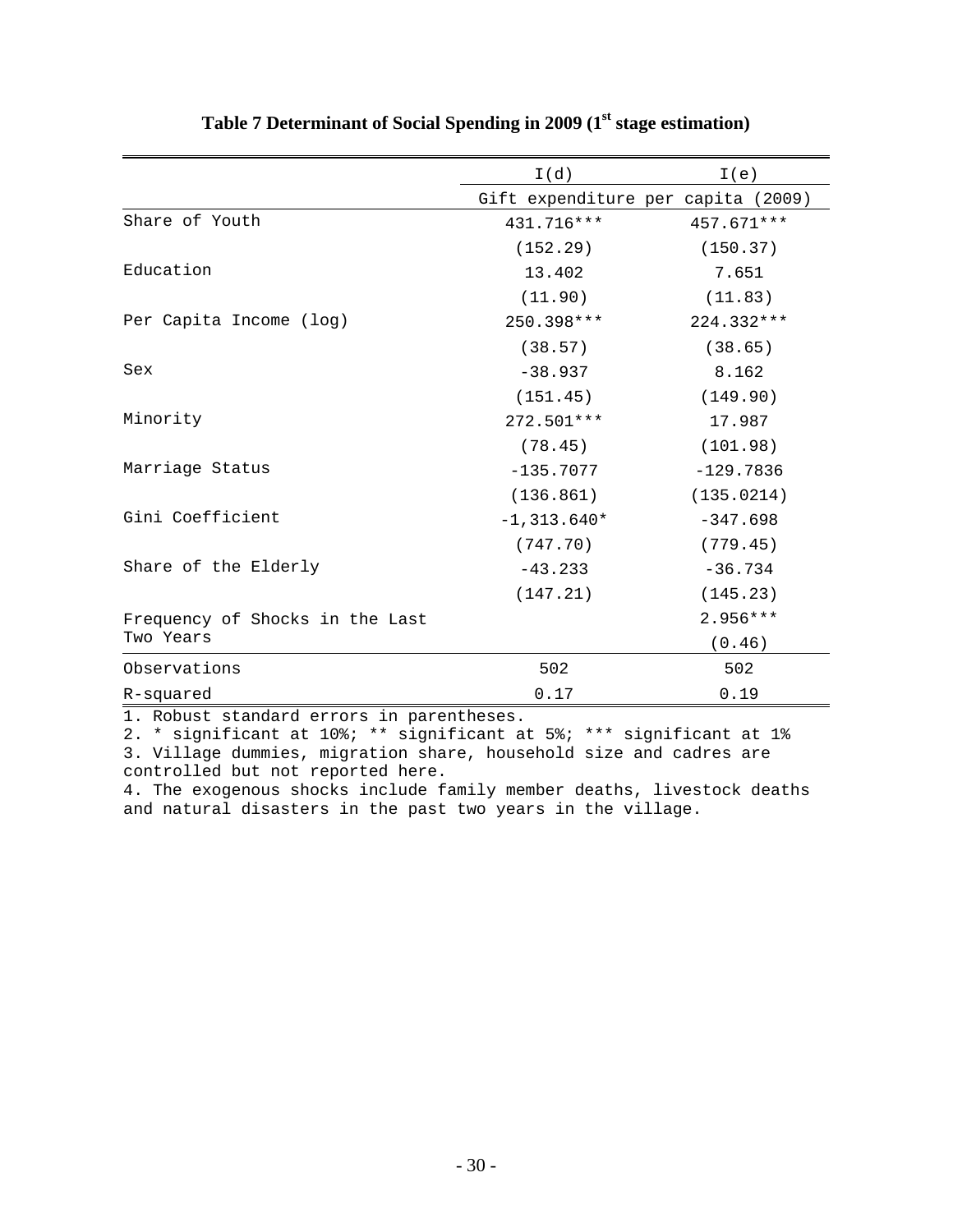|                                          | II(a)      | II(b)                     |
|------------------------------------------|------------|---------------------------|
|                                          |            | Subjective Ranking (2009) |
| Share of Youth                           | 0.2        | 0.091                     |
|                                          | (0.33)     | (0.30)                    |
| Education                                | $0.040**$  | $0.039**$                 |
|                                          | (0.02)     | (0.02)                    |
| Per Capita Income (log)                  | 0.08       | $-0.240*$                 |
|                                          | (0.12)     | (0.13)                    |
| Sex                                      | $-0.151$   | $-0.084$                  |
|                                          | (0.25)     | (0.21)                    |
| Marriage Status                          | $-0.208$   | $-0.244$                  |
|                                          | (0.26)     | (0.26)                    |
| Minority                                 | $-0.035$   | 0.084                     |
|                                          | (0.31)     | (0.20)                    |
| Gini Coefficient                         | $-2.118**$ | $-2.499***$               |
|                                          | (0.90)     | (0.84)                    |
| Gift expenditure per capita (predicted)  | $0.003**$  | $-0.003$                  |
|                                          | (0.00)     | (0.00)                    |
| Gift expenditure per capita (predicted)* |            | $0.001***$                |
| per capita Income (log)                  |            | (0.00)                    |
| Observations                             | 694        | 694                       |

### **Table 8 Ordered Probit Estimation of Private Return to Social Spending (2009) (Measuring Return to Social Status via Subjective Ranking)**

1. Robust standard errors in parentheses.

2. \* significant at 10%; \*\* significant at 5%; \*\*\* significant at 1% 3. Village dummies, migration share, household size and cadres are controlled but not reported here.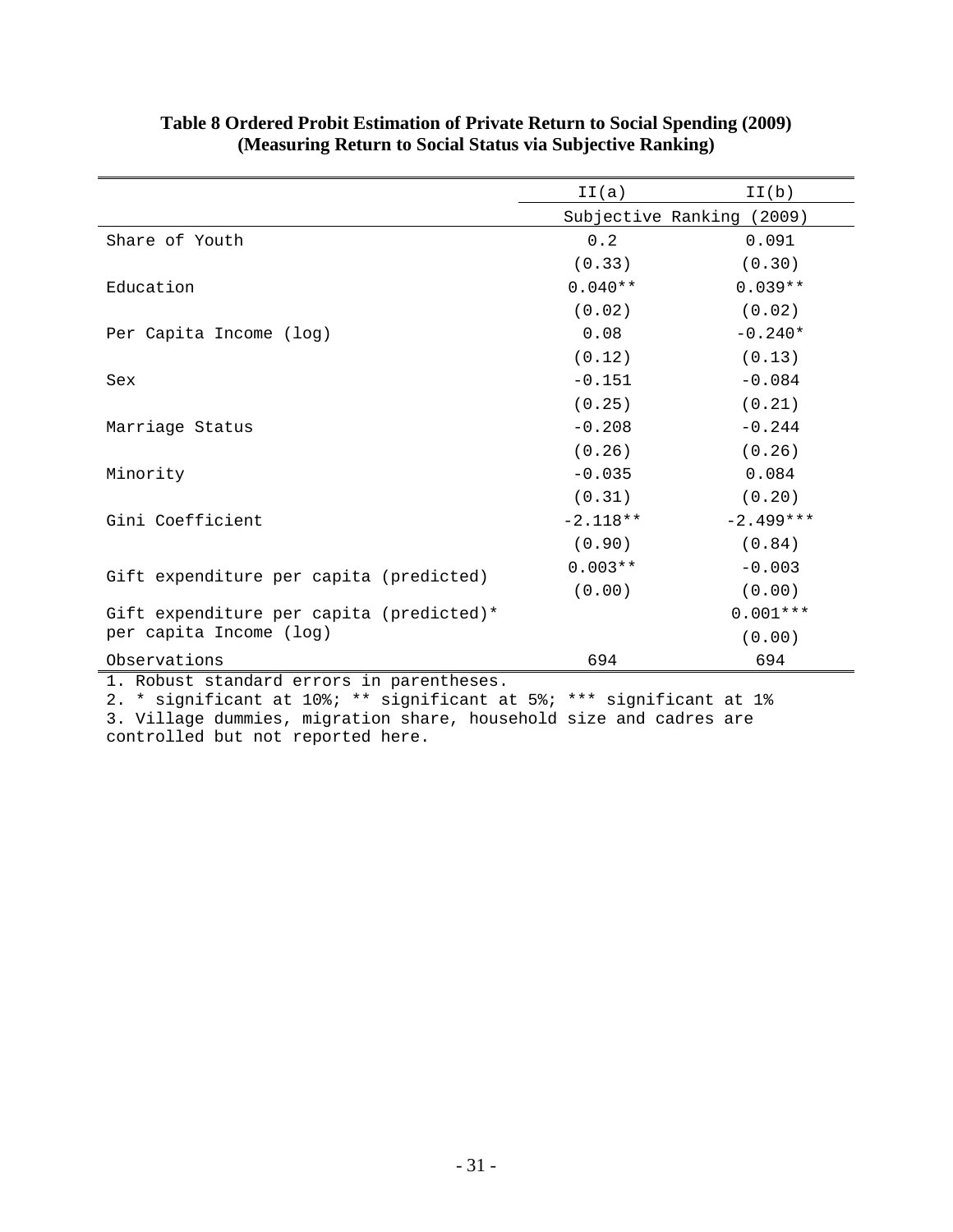|                                          | II(c)    | II(d)                                                      | II(e)     | II(f)      |
|------------------------------------------|----------|------------------------------------------------------------|-----------|------------|
|                                          |          | Whether could borrow from relatives, friends and neighbors |           |            |
|                                          |          | (2006)                                                     |           | (2009)     |
| Share of Youth                           | $-0.021$ | $-0.393$                                                   | 0.204     | 0.259      |
|                                          | (0.38)   | (0.34)                                                     | (0.32)    | (0.32)     |
| Education                                | 0.011    | $-0.007$                                                   | 0.021     | 0.026      |
|                                          | (0.02)   | (0.02)                                                     | (0.02)    | (0.02)     |
| Marriage Status                          | 0.361    | 0.301                                                      | 0.225     | 0.292      |
|                                          | (0.33)   | (0.33)                                                     | (0.24)    | (0.24)     |
| Per Capita Income (log)                  | $-0.007$ | $-0.373***$                                                | $-0.171$  | $-0.342**$ |
|                                          | (0.14)   | (0.13)                                                     | (0.13)    | (0.15)     |
| Sex                                      | $-0.019$ | 0.368                                                      | 0.085     | 0.098      |
|                                          | (0.29)   | (0.25)                                                     | (0.27)    | (0.26)     |
| Minority                                 | $-0.198$ | $0.461**$                                                  | $0.359**$ | $0.333*$   |
|                                          | (0.35)   | (0.22)                                                     | (0.18)    | (0.18)     |
| Gini Coefficient                         | 0.985    | $-0.081$                                                   | $-1.525$  | $-1.323$   |
|                                          | (1.04)   | (0.96)                                                     | (1.34)    | (1.34)     |
| Gift expenditure per capita (predicted)  | $0.003*$ | 0.002                                                      | 0.001     | $-0.002**$ |
|                                          | (0.00)   | (0.00)                                                     | (0.00)    | (0.00)     |
| Gift expenditure per capita (predicted)* |          | $0.00***$                                                  |           | $0.00**$   |
| per capita Income (log)                  |          | (0.00)                                                     |           | (0.00)     |
| Observations                             | 694      | 694                                                        | 510       | 510        |

### **Table 9 Private Return to Social Spending (Measuring Return to Social Network via Solving Cash Shortage)**

1. Robust standard errors in parentheses.

2. \* significant at 10%; \*\* significant at 5%; \*\*\* significant at 1%

3. Village dummies, migration share, household size and cadres are controlled but not reported here.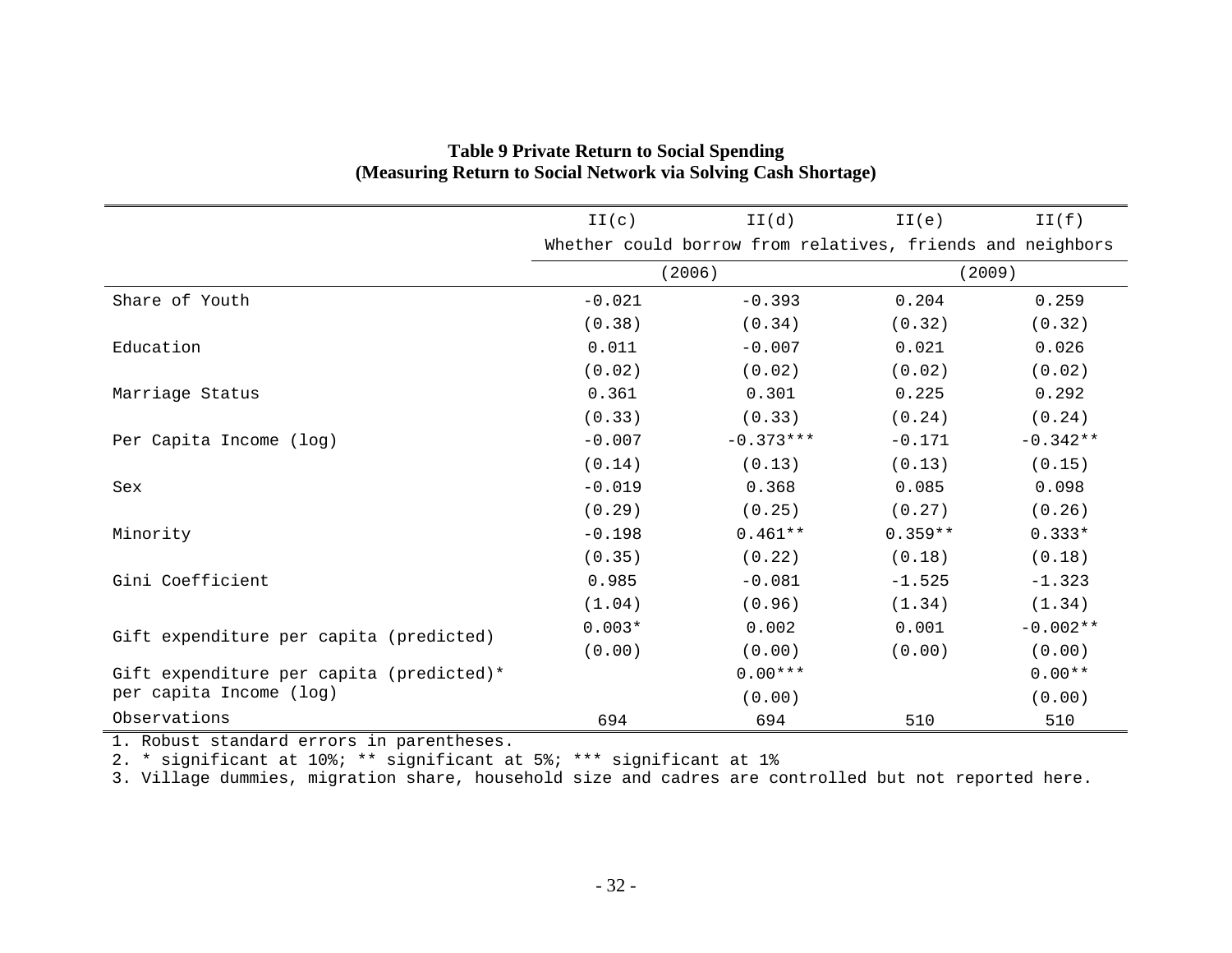|                                          | II(g)      | II(h)                            | II(h')     |
|------------------------------------------|------------|----------------------------------|------------|
|                                          |            | Frequency of Get-together (2009) |            |
| Share of Youth                           | $-0.446$   | $-0.304$                         | $-0.304$   |
|                                          | (0.92)     | (0.91)                           | (0.91)     |
| Sex                                      | $-0.956$   | $-0.925$                         | $-0.925$   |
|                                          | (0.80)     | (0.78)                           | (0.78)     |
| Minority                                 | 0.183      | 0.178                            | 0.178      |
|                                          | (0.51)     | (0.50)                           | (0.50)     |
| Education                                | $0.237***$ | $0.245***$                       | $0.245***$ |
|                                          | (0.07)     | (0.07)                           | (0.07)     |
| Per Capita Income (log)                  | $-0.587$   | $-1.029**$                       | $-1.029**$ |
|                                          | (0.40)     | (0.43)                           | (0.43)     |
| Gini Coefficient                         | $-3.93$    | $-3.626$                         | $-3.626$   |
|                                          | (2.93)     | (2.99)                           | (2.99)     |
| Gift expenditure per capita (predicted)  | $0.005***$ | $-0.001$                         | $0.005***$ |
|                                          | (0.00)     | (0.00)                           | (0.00)     |
| Gift expenditure per capita (predicted)* |            | $0.001**$                        |            |
| Per Capita Income(log)                   |            | (0.00)                           |            |
| Gift expenditure per capita (predicted)* |            |                                  | $0.001**$  |
| (per capita inc - mean(per capita inc))  |            |                                  | (0.00)     |
| Observations                             | 509        | 509                              | 509        |
| R-squared                                | 0.16       | 0.17                             | 0.17       |

### **Table 10 Private Return to Social Spending (2009) (Measuring Return to Social Network via Get-together Frequency)**

1. Robust standard errors in parentheses.

2. \* significant at 10%; \*\* significant at 5%; \*\*\* significant at 1% 3. Village dummies, migration share, household size and cadres are controlled but not reported here.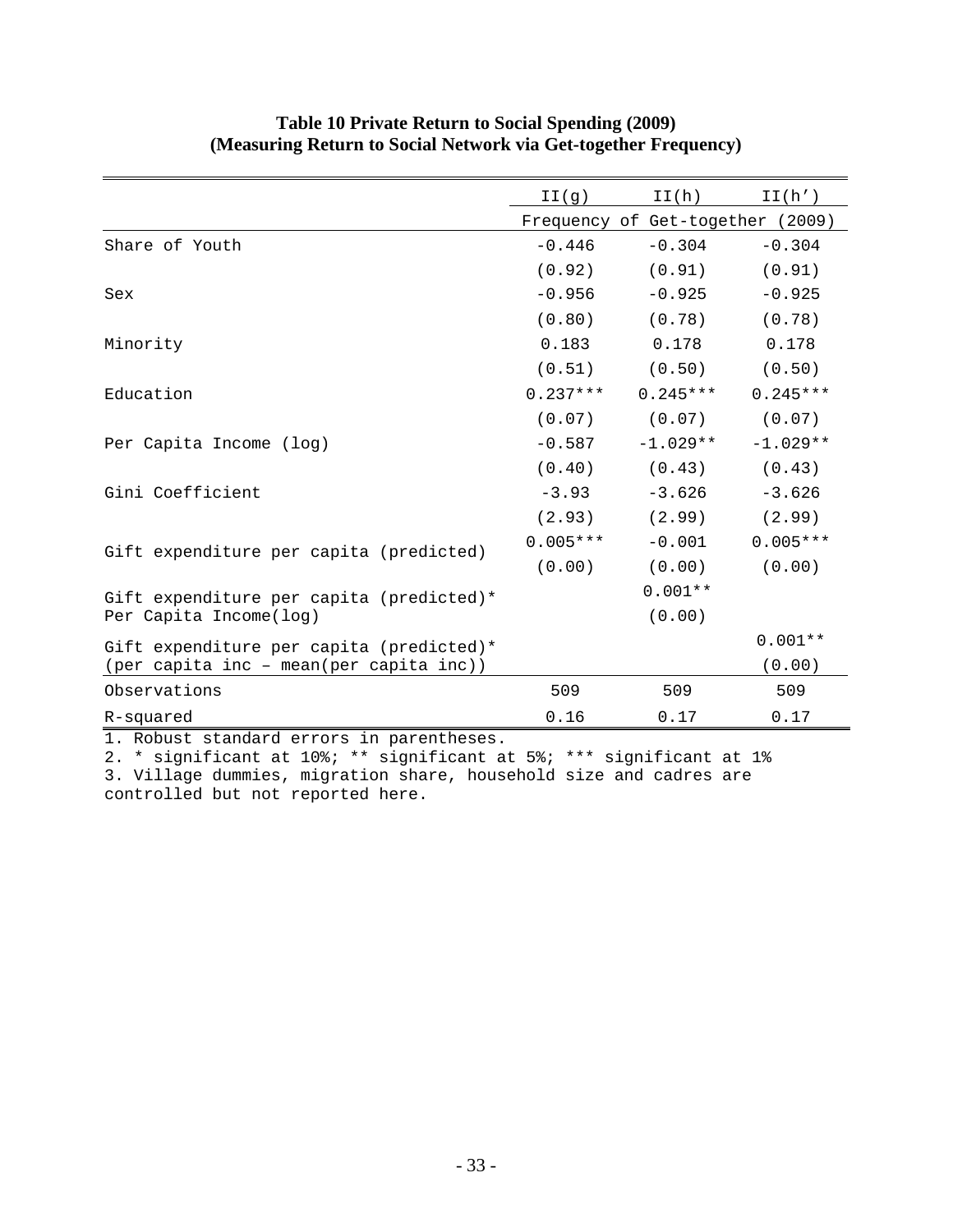|                               | II(i)                                | II(j)      | II(k)     | II(1)                                                               | II(m)                  | II(n)      |
|-------------------------------|--------------------------------------|------------|-----------|---------------------------------------------------------------------|------------------------|------------|
|                               | Frequency of Get-<br>together (2009) |            |           | Capability to<br>borrow from<br>relatives, friends<br>and neighbors | Subjective Ranking     |            |
| Share of Youth                | $3.527***$                           | $3.338***$ | $0.728**$ | $0.674**$                                                           | $5.629***$             | $5.811***$ |
|                               | (1.24)                               | (1.22)     | (0.34)    | (0.34)                                                              | (1.42)                 | (1.46)     |
| Education                     | $0.393***$                           | $0.385***$ | $-0.024$  | $-0.027$                                                            | $0.221***$             | $0.277***$ |
|                               | (0.13)                               | (0.13)     | (0.03)    | (0.03)                                                              | (0.07)                 | (0.09)     |
| Marriage Status               | $-0.299$                             | $-0.498$   | 0.319     | 0.277                                                               | $-0.718$               | $-1.002*$  |
|                               | (1.04)                               | (1.02)     | (0.39)    | (0.39)                                                              | (0.51)                 | (0.52)     |
| Per Capita Income (log)       | 0.299                                | 0.244      | $-0.082$  | $-0.098$                                                            | 17.005 ***             | 17.948 *** |
|                               | (0.33)                               | (0.33)     | (0.08)    | (0.08)                                                              | (2.31)                 | (2.61)     |
| Sex                           | 1.031                                | 0.956      | $-0.247$  | $-0.28$                                                             | $2.417***$             | $2.312***$ |
|                               | (0.89)                               | (0.88)     | (0.31)    | (0.32)                                                              | (0.48)                 | (0.48)     |
| Minority                      | $-1.260*$                            | $-1.421**$ | $0.457**$ | $0.400**$                                                           | $-0.478$               | 0.033      |
|                               | (0.67)                               | (0.67)     | (0.20)    | (0.20)                                                              | (0.48)                 | (0.56)     |
| Age                           | $-0.016$                             | $-0.02$    |           | $-0.021***-0.023***$                                                | 0.02                   | 0.03       |
|                               | (0.03)                               | (0.03)     | (0.01)    | (0.01)                                                              | (0.03)                 | (0.03)     |
| Gini Coefficient              | $-24.127**$                          | $-21.144*$ | 0.174     | 1.101                                                               | $-27.555*** -25.038**$ |            |
|                               | (11.38)                              | (11.12)    | (3.33)    | (3.38)                                                              | (9.81)                 | (9.99)     |
| Relative centrality           | 0.499                                |            | 0.138     |                                                                     | $0.559*$               |            |
| (existence of links)          | (0.70)                               |            | (0.16)    |                                                                     | (0.32)                 |            |
| Relative centrality (weighted |                                      | $0.383**$  |           | $0.142**$                                                           |                        | $0.477**$  |
| by values of gifts)           |                                      | (0.16)     |           | (0.06)                                                              |                        | (0.23)     |
| Observations                  | 336                                  | 336        | 336       | 336                                                                 | 284                    | 284        |

### **Table 11 Private Return to Network Connections (Centrality) (2009)**

1. Robust standard errors in parentheses

2. \* significant at 10%; \*\* significant at 5%; \*\*\* significant at 1%

3. Village dummies, migration share, household size and cadres are controlled but not reported here.

4. Tobit model for the first two columns, probit model for the next two columns, and ordered probit models for the last two columns are estimated respectively.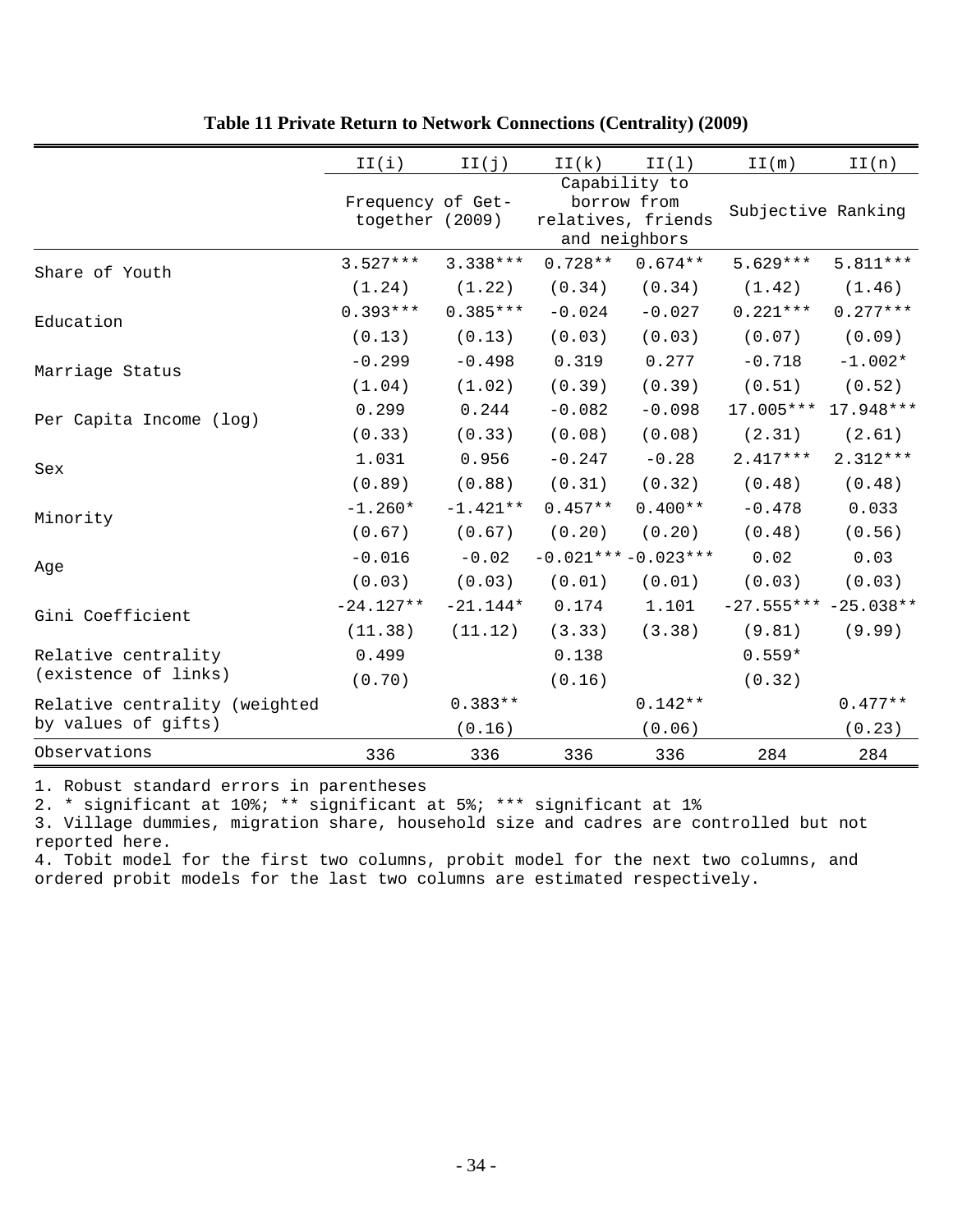|                                           | II(0)    | II(p)    | II(q)                                           | II(r)    | II(s)    | II(t)    | II(u)     | II(v)    | II(w)  | II(x)                                     | II(y)  | II(z)                                                                        |
|-------------------------------------------|----------|----------|-------------------------------------------------|----------|----------|----------|-----------|----------|--------|-------------------------------------------|--------|------------------------------------------------------------------------------|
|                                           |          |          | det_log1 det_logf det_log1                      |          |          |          |           |          |        |                                           |        | det_lo det_log1 det_logdet_log1 det_logf det_log1 det_logf det_log1 det_logf |
|                                           | iv       | ood      | iv                                              | gfood    | iv       | food     | iv        | ood      | iv     | ood                                       | iv     | ood                                                                          |
| Death                                     | $-0.059$ | $-0.063$ |                                                 |          |          |          | 0.065     | $-0.036$ |        |                                           |        |                                                                              |
|                                           | (0.18)   | (0.15)   |                                                 |          |          |          | (0.20)    | (0.18)   |        |                                           |        |                                                                              |
| Natural Disaster                          |          |          | $-0.148$                                        | $-0.028$ |          |          |           |          | 0.201  | $0.312***$                                |        |                                                                              |
|                                           |          |          | (0.13)                                          | (0.10)   |          |          |           |          | (0.13) | (0.12)                                    |        |                                                                              |
| Livestock Death                           |          |          |                                                 |          | $-0.013$ | $-0.023$ |           |          |        |                                           | 0.1    | 0.071                                                                        |
|                                           |          |          |                                                 |          | (0.16)   | (0.13)   |           |          |        |                                           | (0.21) | (0.19)                                                                       |
| Death * Capability<br>to Borrow           | $-0.236$ | $-0.063$ |                                                 |          |          |          |           |          |        |                                           |        |                                                                              |
|                                           | (0.28)   | (0.27)   |                                                 |          |          |          |           |          |        |                                           |        |                                                                              |
| Disaster *<br>Capability to Borrow        |          |          | $-0.101$                                        | $-0.035$ |          |          |           |          |        |                                           |        |                                                                              |
|                                           |          |          | (0.17)                                          | (0.14)   |          |          |           |          |        |                                           |        |                                                                              |
| Livestock Death *<br>Capability to Borrow |          |          |                                                 |          | 0.082    | $-0.007$ |           |          |        |                                           |        |                                                                              |
|                                           |          |          |                                                 |          | (0.25)   | (0.24)   |           |          |        |                                           |        |                                                                              |
| Death * Frequency of<br>Get-together      |          |          |                                                 |          |          |          | $-0.030*$ | $-0.017$ |        |                                           |        |                                                                              |
|                                           |          |          |                                                 |          |          |          | (0.02)    | (0.02)   |        |                                           |        |                                                                              |
| Disaster * Frequency<br>of Get-together   |          |          |                                                 |          |          |          |           |          |        | $-0.053** -0.06***$                       |        |                                                                              |
|                                           |          |          |                                                 |          |          |          |           |          | (0.02) | (0.02)                                    |        |                                                                              |
| Lvkdeath * Frequency<br>of Get-together   |          |          |                                                 |          |          |          |           |          |        |                                           | 0      | $-0.004$                                                                     |
|                                           |          |          |                                                 |          |          |          |           |          |        |                                           | (0.03) | (0.02)                                                                       |
| Capability to Borrow                      |          |          | 0.216*** 0.153** 0.269*** 0.158* 0.187** 0.147* |          |          |          |           |          |        |                                           |        |                                                                              |
|                                           | (0.08)   | (0.08)   | (0.09)                                          | (0.10)   | (0.08)   | (0.08)   |           |          |        |                                           |        |                                                                              |
| Frequency of Get-<br>together             |          |          |                                                 |          |          |          |           |          |        | $0.025***0.032***0.029***0.039***0.019**$ |        | $0.029***$                                                                   |
|                                           |          |          |                                                 |          |          |          | (0.01)    | (0.01)   | (0.01) | (0.01)                                    | (0.01) | (0.01)                                                                       |
| Obs                                       | 373      | 373      | 377                                             | 377      | 373      | 373      | 311       | 311      | 311    | 311                                       | 311    | 311                                                                          |
| R <sub>2</sub>                            | 0.21     | 0.22     | 0.21                                            | 0.21     | 0.21     | 0.21     | 0.21      | 0.25     | 0.22   | 0.27                                      | 0.2    | 0.25                                                                         |

## **Table 12 Intermediate Private Returns, Shocks and Consumption**